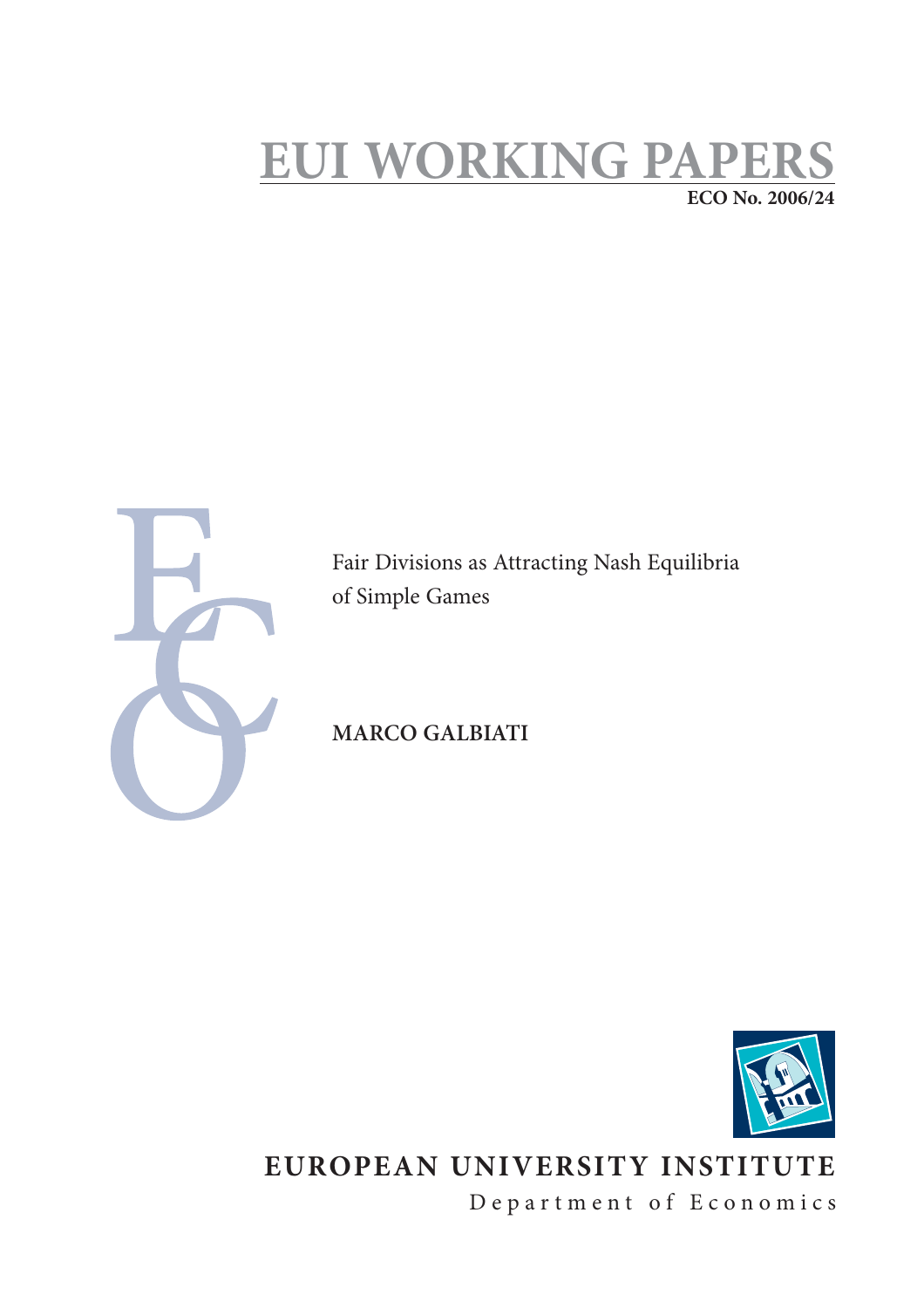**EUROPEAN UNIVERSITY INSTITUTE DEPARTMENT OF ECONOMICS**

*Fair Divisions as Attracting Nash Equilibria of Simple Games* 

**MARCO GALBIATI**

EUI Working Paper **ECO** No. 2006/24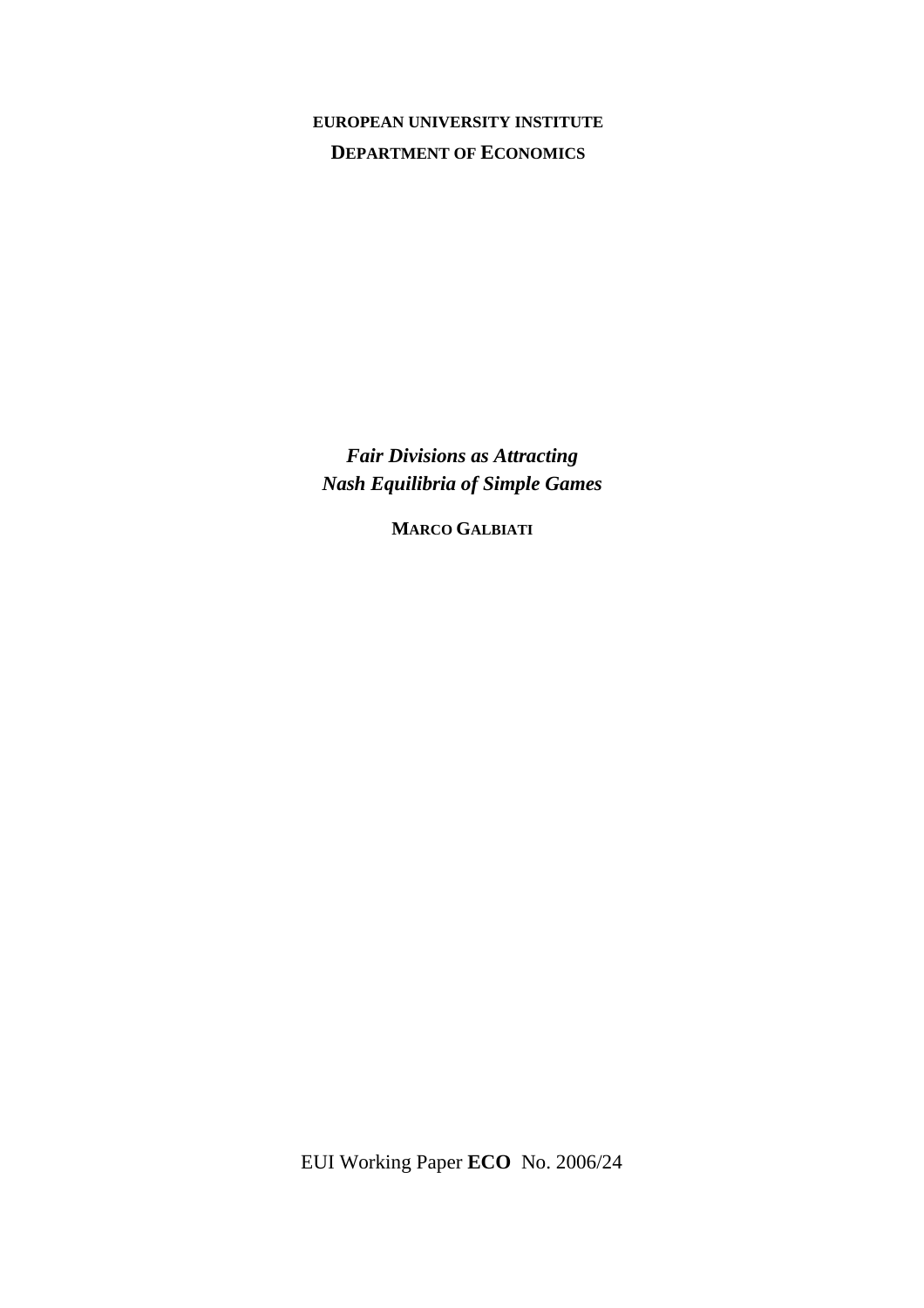This text may be downloaded for personal research purposes only. Any additional reproduction for such purposes, whether in hard copy or electronically, requires the consent of the author(s), editor(s). If cited or quoted, reference should be made to the full name of the author(s), editor(s), the title, the working paper or other series, the year, and the publisher.

The author(s)/editor(s) should inform the Economics Department of the EUI if the paper is to be published elsewhere, and should also assume responsibility for any consequent obligation(s).

ISSN 1725-6704

© 2006 Marco Galbiati

Printed in Italy European University Institute Badia Fiesolana I – 50016 San Domenico di Fiesole (FI) Italy

http://www.iue.it/ http://cadmus.iue.it/dspace/index.jsp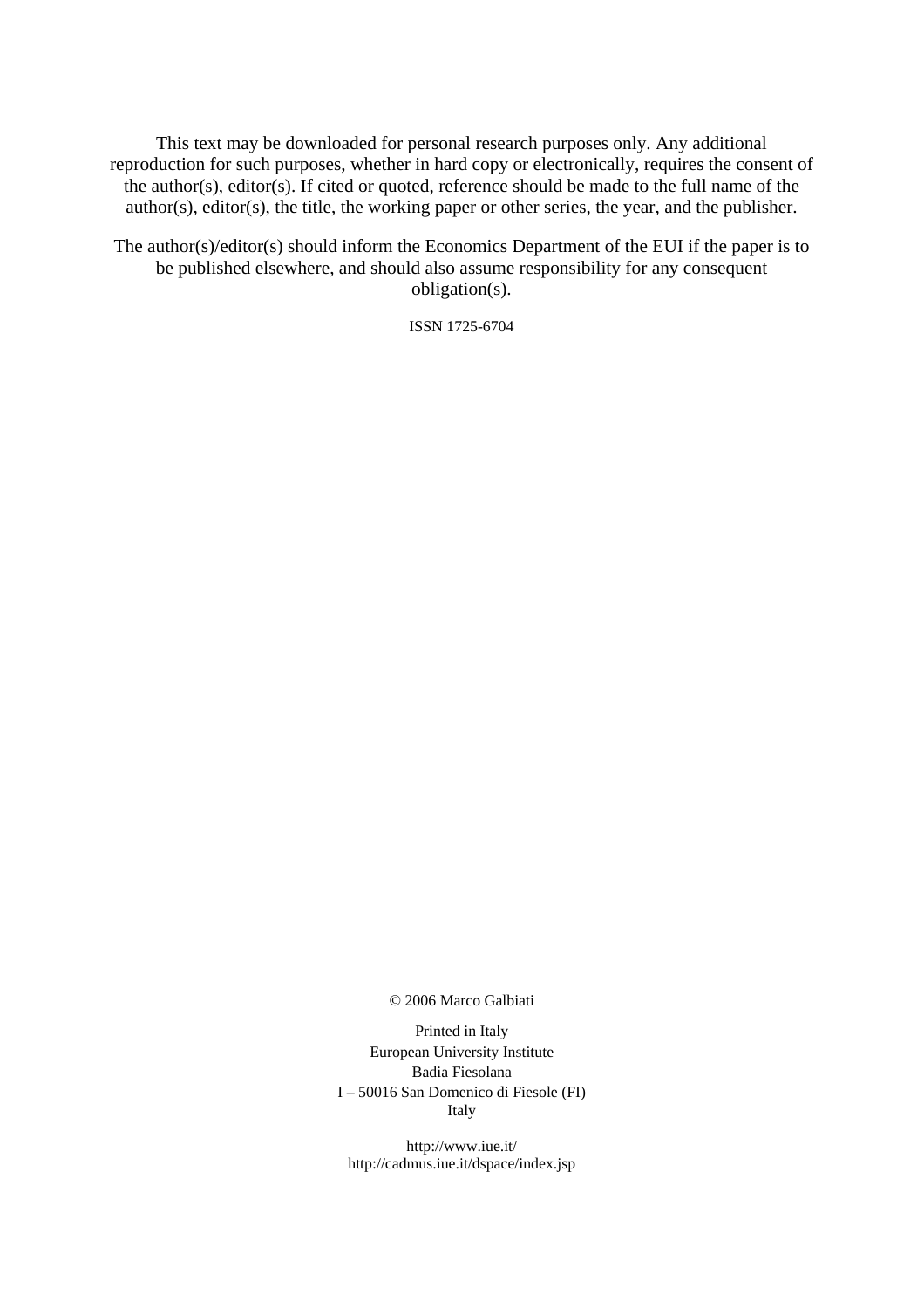# Fair Divisions as Attracting Nash Equilibria of Simple Games

Marco Galbiati, IUE Florence<sup>∗</sup>

#### Abstract

We consider the problem of allocating a finite number of divisible homogeneous goods to  $N \geq 2$  individuals, in a way which is both envy-free and Pareto optimal. Building on Thomson (2005 Games and Economic Behavior), a new simple mechanism is presented here with the following properties: a) the mechanism fully implements the desired divisions, i.e. for each preference profile the set of equilibrium outcomes coincides with the set of fair divisions; b) the set of equilibria is a global attractor for the best-reply dynamics. Thus, players myopically adapting their strategies settle down in an fair division. The result holds even if mixed strategies are used.

Keywords:

Fair divisions, envy-free, implementation, best reply dynamics. JEL Codes: C78, C73.

<sup>∗</sup>This paper is part of my PhD dissertation: I thank K. Schag for his suggestions. I thank W. Thomson for providing me with a (then) unpublished version of his "Divide and Permute". I am also grateful to S. Brams and L. Samuelson for valuable suggestions. Discussions with A. Villar guided me through the literature at an early stage of this paper. Precious feedback came from participants to conferences where the paper was presented: the Second Game Theory Society Congress 2004, Marseille; the Econometric Society European Meeting, 2004 Madrid, Theory Lunches at the University of Madison, WI. All errors are mine. Author contact: marco.galbiati@iue.it.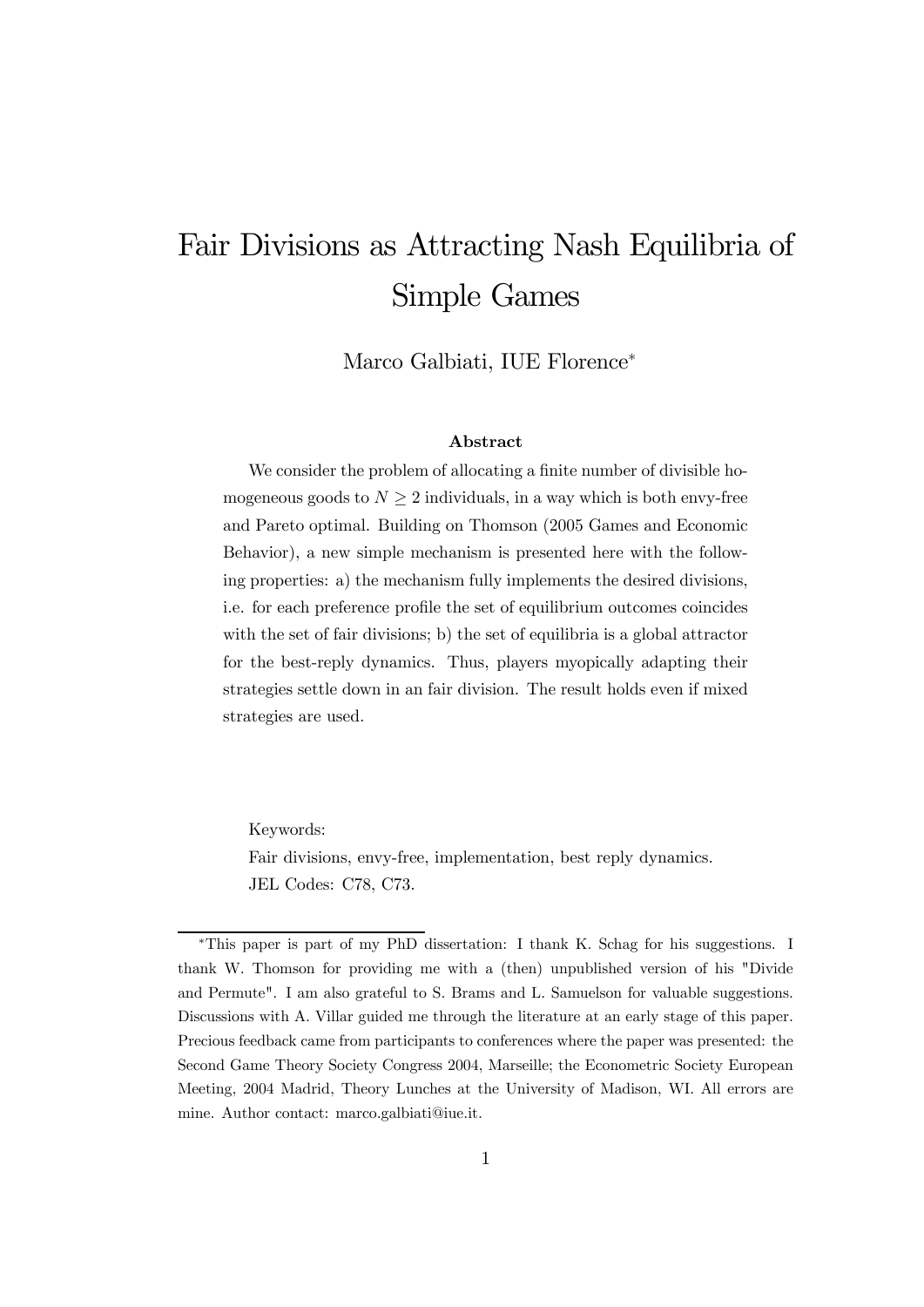## 1 Introduction

Consider a set of individuals who have to divide a bundle of homogeneous divisible goods among themselves. A referee, ignorant of the preferences of the individuals, wants the players to end up in a fair division, defined as a division which is both envy-free  $(EF)$  and Pareto optimal  $(PO)$ . Envy-freeness requires that nobody prefers somebody else's share to her own. Pareto optimality excludes divisions like "everybody gets nothing", which are trivially envy-free but certainly unappealing. Although alternative definitions of fairness are possible, envy-freeness and efficiency have played a prominent role in the fair division literature. The appeal of these properties is probably due to the fact that, beside being intuitive, they refer to ordinal preferences and they do not involve interpersonal utility comparisons.

Our fair division problem can be approached in different ways; to begin with, it can be seen as a theoretical implementation problem. One can prove that under the usual assumptions on preferences (strict monotonicity, continuity, convexity), the fair division correspondence is non-empty and satisfies monotonicity and (vacously) no-veto power. As a consequence, our correspondence is for example implemented by Maskin's (1977, 2002) classic game form, when there are at least 3 players. As widely recognized however, this literature aims at probing the theoretical bounds of implementation. Indeed, most mechanisms in this pure implementation literature are aimed at proving the implementability of classes of rules, rather than at providing a workable solution to applied problems. As a consequence these mechanisms usually suffer from two practical problems: first, it is unlikely that real persons can manage their large strategy spaces. Second, most of the existing mechanisms are essentially coordination games with multiple equilibria; it is not clear how players can coordinate on any one of them. We return on this point later on.

Beside the implementation literature there exists another line of research, which follows a "procedural approach" to the fair division problem. Instead of formally defining game forms and adopting precise equilibrium concepts, these contributions give "protocols", mean to lead real claimants to a division. Results along this line range from evolutions of a divide-and-choose procedure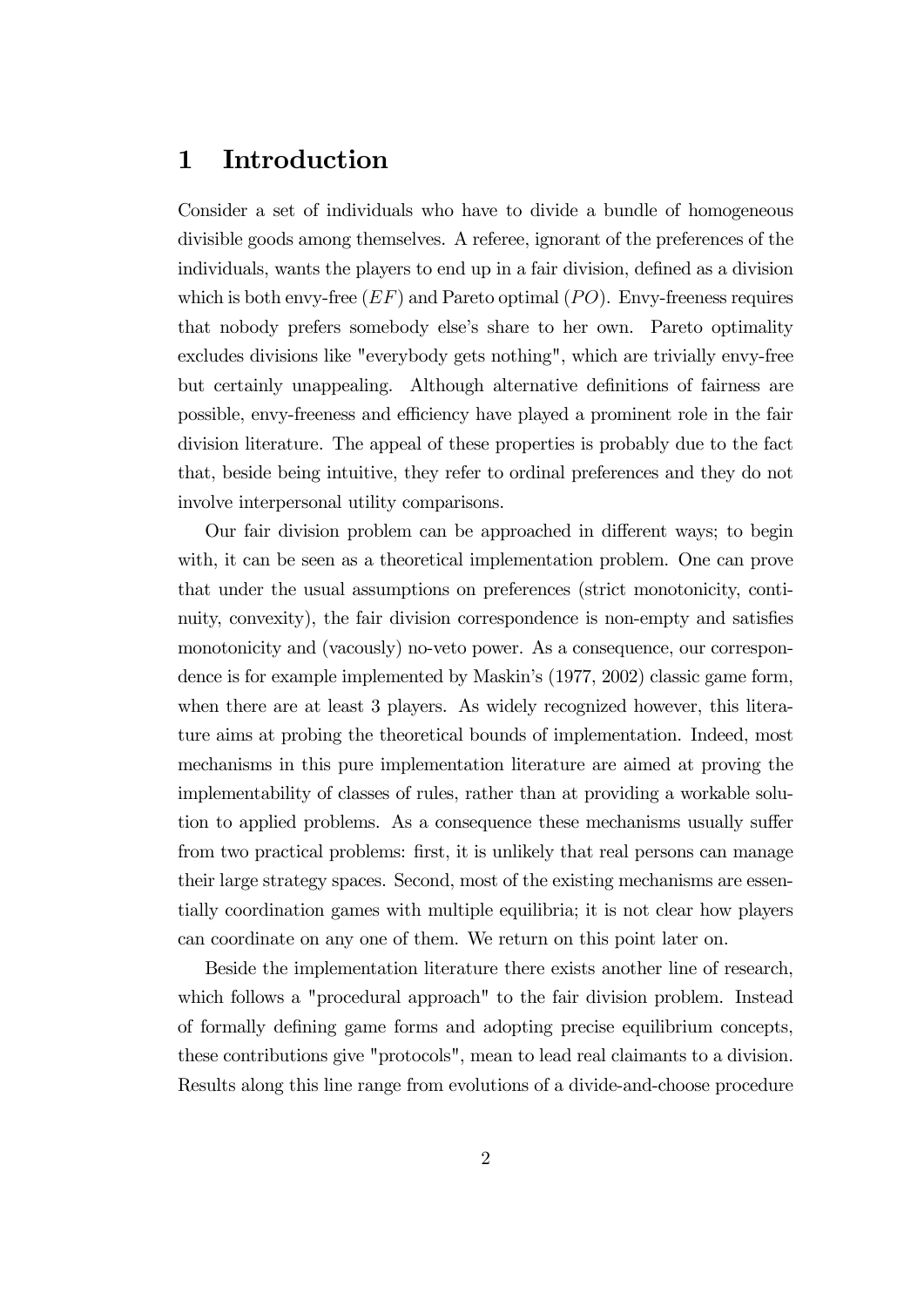by Banach and Knaster, to methods of sequential allocation. For an authoritative overview see Brams and Taylor (1996). These mechanisms are meant to be as simple as possible in order to serve concrete cases of division. Most of them could be formalized as game forms, but their equilibria are not often investigated. Instead, players are assumed to use safety strategies. There are of course some reasons for this: a) in many cases, manipulation of the mechanisms would be difficult, b) the Nash equilibria are so difficult to calculate that they don't seem a good predictor of play, c) the important properties of safety (minmax) strategies make them an appealing solution concept. To sum up, on one hand this literature yields mechanisms that are reasonably manipulation-proof, workable and elegant. On the other, it lacks a full gametheoretic formalization. More importantly, there is no known procedure in this literature to yield divisions which are at the same time  $PO$  and  $EF$ <sup>1</sup>

Ideally located between the implementation literature and the procedural approach, there is the "Divide and Permute" mechanism (Thomson (2005)). This is a formally defined game form, which implements fair divisions in pure Nash equilibria (henceforth  $pNE$ ), and which is also simple enough to be applied to real cases. However, Divide and Permute suffers from some important drawbacks, which indeed motivate our paper. Before illustrating these limitations, we briefly comment on "simplicity" in mechanism design, which is Divide and Permute's most appealing quality.

The issue of simplicity is in mechanism design is controversial because simplicity itself is an elusive concept. However, the existing literature seems to suggests that Divide and Permute (and so our games) are, in some sense, the simplest possible ones for the problem in hand. Dutta et al (1995) make it clear that, to implement Pareto efficient allocations, in equilibrium the mechanism must reveal the marginal rates of substitutions among goods. Thus, we cannot hope to solve our problem without players announcing prices, or something de facto equivalent. On the other hand, Saijo et al.  $(1996)$  suggest four properties as a definition of natural (i.e. simple) mechanisms: finite dimension (of strategy spaces), feasibility (for any strategy profile, outcomes respect a budget balance), best response (each player has a best reply against any strat-

 $1_A$  famous mechanism, due to Brams and Taylor (1995), is for EF only.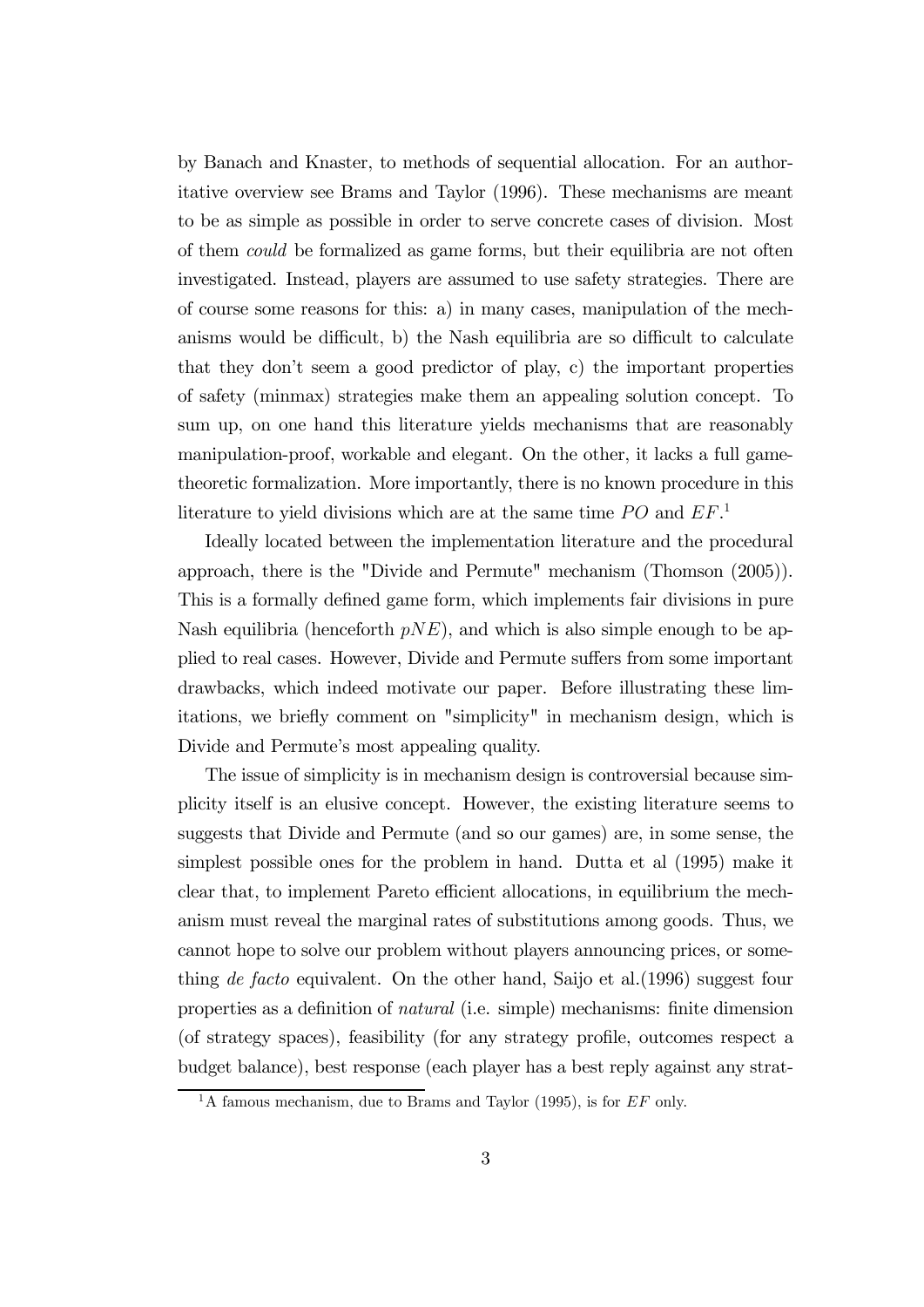egy profile) and forthrightedness (in equilibrium each players receives what she announced for herself). The canonic Maskin's mechanism for example, violates the first conditions, requiring players to announce preference profiles. On the contrary, our mechanisms possess the first three properties and essentially the forth one. Apart from Divide and Permute, there is one other "simple" game to implement fair allocations, by Saijo et al.(1999). We comment later on this mechanism; now we illustrate a major shortcoming of this game, limitation also present in Divide and Permute.

Thomson's (1999) and Saijo et al.'s (1999) game forms are a good solution to the problem of complexity, but they suffer from the other drawback common to most implementation literature: being coordination games, these mechanisms present an equilibrium selection problem. This feature is bound to emerge whenever one sets about to implement a generically multi-valued rule. What happens is that, for example, there is one equilibrium for each fair division. These latter are many and cannot be ranked in the same way by all players, so it is not clear which one should emerge, if ever. Althugh inavoidable, this problem must be dealt with. Achieving fair divisions is about enabling people to agree, so if we posit that our players are able to coordinate, we assume the problem away rather than solving it. Moreover, the coordination problem is worsened when the outcome function is discontinuous. As already pointed out by Postlewaite and Wettstein (1989), discontinuity is highly regrettable in implementation, because little mistakes on the part of players may imply the target to be missed by much. It is not clear if the continuity problem can be solved in game forms implementing  $EF$  and  $PO$  allocations. Up to now, there are no mechanisms with this property.

In this paper, the coordination problem is overcome by a learning argument. In addition to full implementation, we require that the equilibria of a mechanism be limit points of a dynamic adjustment process. More precisely, the game form presented here has the following features a) its strategy spaces and outcome functions are simple in the sense of Saijo et al. (1996); b) it fully implements the fair division rule in *pure* strategy Nash equilibria; c) for a version of perturbed best reply similar to that in Cabrales (1999), its outcome converge with probability one to an  $\varepsilon$ -equilibrium. In turn, the set of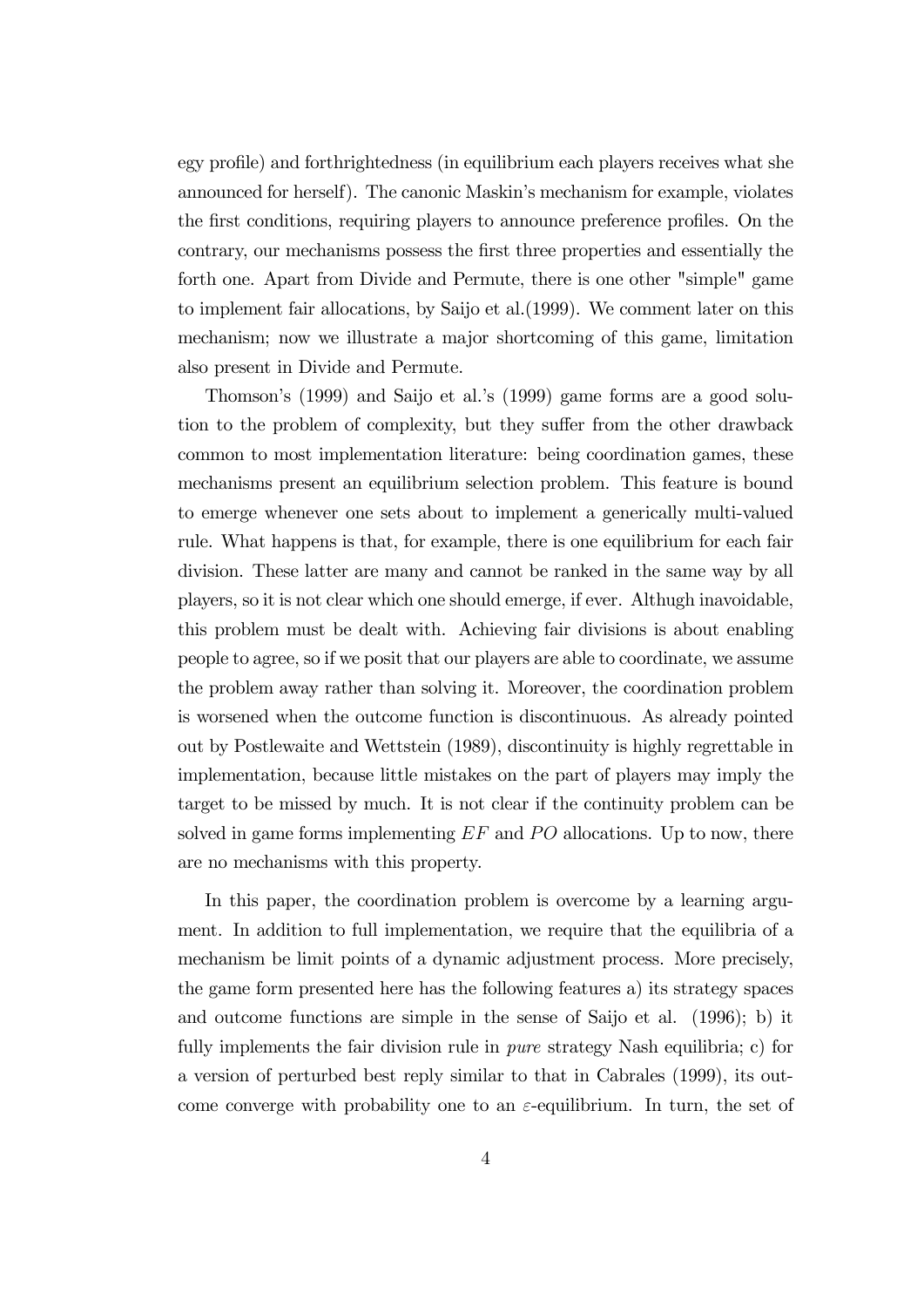$\varepsilon$ -equilibria is a neighborood of the set of fair divisions; thus the limit outcomes of our game are  $\varepsilon$ -fair, in a sense to be made precise later on. In a word: we have *implementation* of fairness in Nash equilibrium, and *dynamic imple*mentation of  $\varepsilon$ -fairness in  $\varepsilon$ -equilibrium. It will finally be noted that those mixed-strategy equilibria which produce non-fair divisions are weeded out by the dynamics.

Recent works (Cabrales 1999, Cabrales and Ponti 2000) find some convergence results in classic mechanisms.2 In particular Cabrales (1999) shows that discrete best reply dynamics, applied to Maskin's (1977) game form, singles out stable Nash equilibria. However, as we argued above, these general game forms are not suitable for concrete fair division problems. Being concerned with the issue of simplicity, our game seems a better solution to the problem in hand.

The next Section 2 lays down some notation and states the division problem in formal terms. Following Thomson (2005), from which this work evidently draws, Section 3 presents three game forms. The first two give respectively  $EF$ and  $PO$  divisions. The third one, combination of the previous two, implements divisions which are at the same time  $EF$  and  $PO$ . Section 4 deals with the dynamic properties of this final game form and Section 5 concludes.

### 2 Notation and general setting

We have an endowment of l homogeneous divisible goods, to be divided among  $N$  individuals. No restriction is imposed on  $N$  but finiteness. The endowment is represented by a vector  $\omega \in \mathbb{R}^l_+$ . Players have strictly monotonic, continuous, convex preferences over own bundles of goods, i. e. over vectors  $z \in \mathbb{R}^l_+$ . Individual preferences are occasionally described with the symbols  $\succeq_i$ , with  $\succeq$  representing a profile of preferences. The set of all  $\succeq$ s satisfying strict monotonicity, continuity, convexity is indicated with R.

 $2$ Cabrales (1999) analyzes a slightly modified version of Maskin's (1977) game form as presented by Repullo (1987). Cabrales and Ponti (2000) consider Sjöström (1994) mechanism.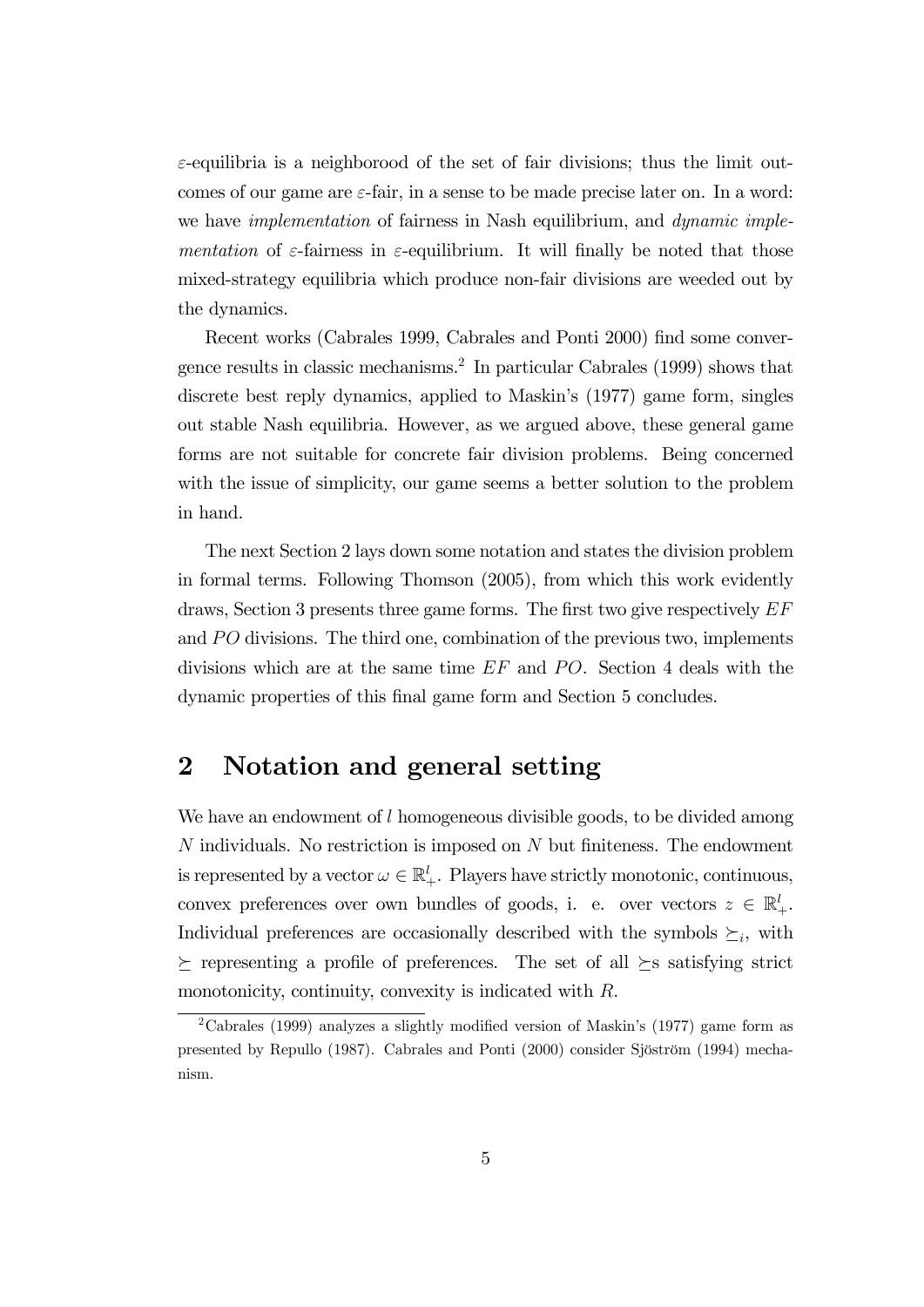We define Z as the set of partitions of  $\omega$  among the N players:

$$
Z = \left\{ z = (z_1...z_N) \in (\mathbb{R}^l_+)^N : \Sigma z_i = \omega \right\}
$$

Given a preference profile  $\succeq \in R$ , the set of efficient divisions is defined as:

$$
PO(\succeq) = \{ z \in Z : z \text{ is Pareto optimal in } Z \text{ for } \succeq \}
$$

Instead, envy-free divisions are allocations whereby no player prefers somebody else's share to his own:

$$
EF\left(\succeq\right) = \{z \in Z : z_i \succeq_i z_j \forall i, j\}
$$

Finally, the set of fair divisions is

$$
F(\succeq) = EF(\succeq) \cap PO(\succeq)
$$

The correspondence  $F: R \to Z$  is the "fair division rule". It is well known that  $F(\succeq)$  is non-empty for any  $\succeq$  in  $R<sup>3</sup>$ . It is also easy to show by means of continuity arguments, that  $F$  is generically a proper (non-single valued) correspondence.

We now cast the fair division problem in the framework of implementation theory. A game form for our problem is a couple  $\Gamma = \langle S, h \rangle$  such that:  $S = \times S_i$ is some product strategy space, and g is an outcome function  $g: S \to Z$ . Preferences over bundles naturally define preferences over partitions, for which we use the symbol  $\succeq$  again to simplify notation: for  $x, y \in Z$  we have  $x \succeq_i y$ when  $x_i \succeq_i y_i$ . Preferences over bundles thus define preferences over divisions and hence over outcomes of Γ. Given a preference profile, game form  $\Gamma$  then becomes a properly defined game  $\Gamma' = \langle S, h, \succeq \rangle$ . Consider now the set of pure Nash equilibria of  $\Gamma'$ , which we indicate with  $pNE(\succeq)$  (or simply  $pNE$ ), and the corresponding set of equilibrium outcomes  $g[pNE(\succeq)]$ . Game form Γ fully implements F in pure Nash equilibria when  $g[pNE(\succeq)] = F(\succeq)$  for every  $\succeq \in R$ .

**One caveat:** the sets  $EF$ ,  $PO$ ,  $F$  are dependent on the preference profile, and so is the set  $pNE$  for a given a mechanism. For correctness, explicit

 $3$ Perhaps Varian (1974) noticed this first. For example, a competitive equilibrium where all player's bundles have the same value is a fair allocation.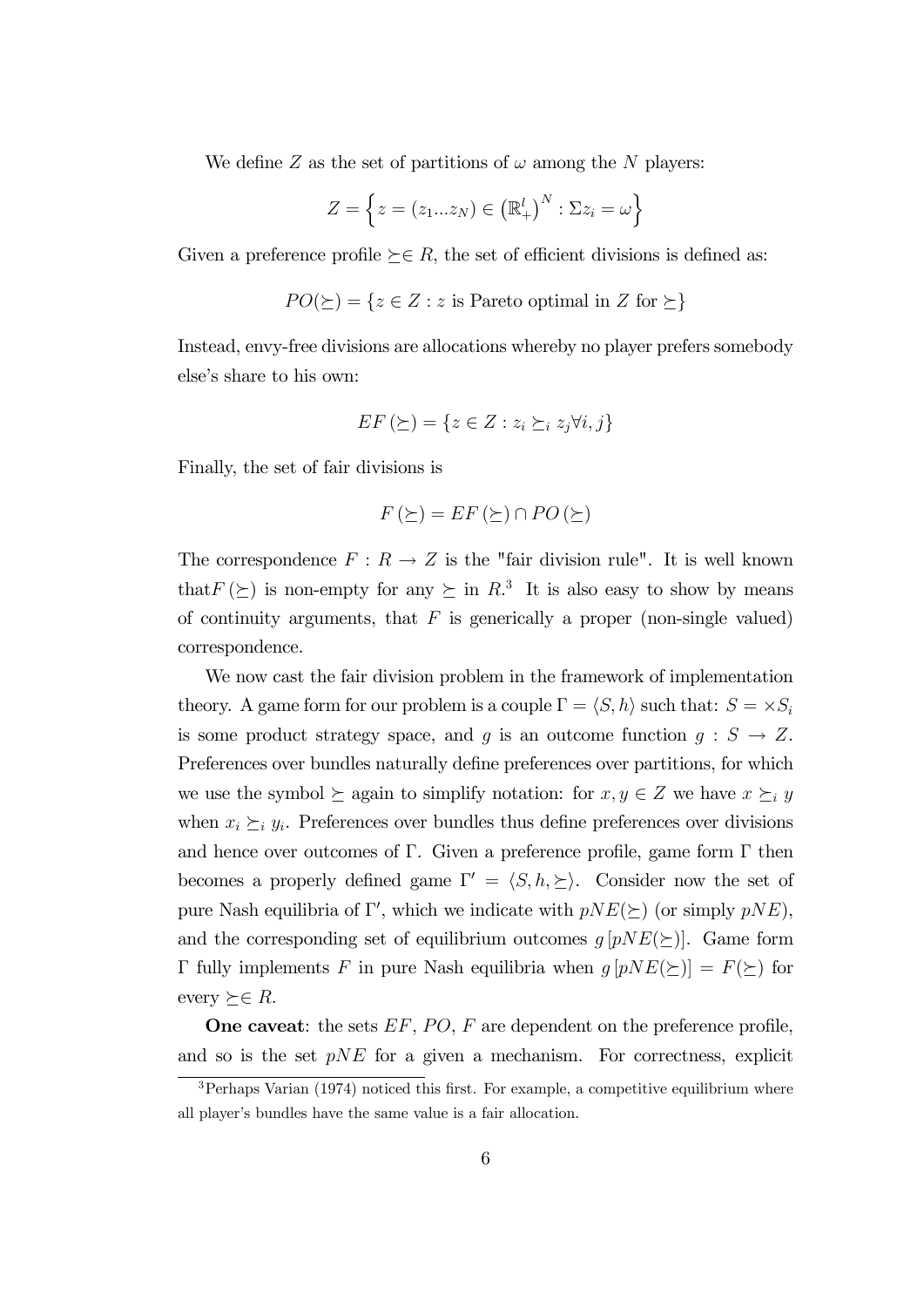reference to the preference profile should be maintained. However, all proofs in this paper will *evidently* go through whatever the chosen  $\succeq \in R$ . This is different from saying that the statements are themselves evident, but it spares us pedantic references to  $\succeq$  every time we talk about equilibria. Thus for example, when we have the term " $pNE"$  in a statement, this actually stands for "pNE( $\succeq$ )" and the statement will be valid for all  $\succeq \in R$  -which is the kind of result we need for implementation.

Our problem is twofold. First of all, we want to fully implement the correspondence F in Nash equilibria by some mechanism  $\Gamma$ . Then, we want the set of equilibria to be an attractor for some dynamics, to be described later on.

### 3 Viable fair division games

This section presents three game forms implementing respectively envy-free, efficient and fair divisions. Our mechanisms evidently draw on Thomson (2005); they are an improvement over this latter because: i) they feature symmetric strategy spaces ii) their equilibria are learned by myopic players, as shown in Section 4. Following most of the implementation literature (see e.g. Maskin et al 2002 and references therein), we consider pure strategies only. This restriction is innocuous, as discussed in Section 4.

## 3.1 Envy freeness:  $\Gamma^{EF}$

The first game implements  $EF$  divisions. Like all other games in this paper, it is a one-shot game. We first describe it informally as if it were a sequential game, to clarify its logic.

Each of the N players suggests an allocation and one of these proposals, say  $z$ , is selected (we see in a moment how). Then, the mechanism enables each player to choose his favourite share in  $z$ , whatever others' strategies. Thus, in equilibrium it will be the case that all players receive their favourite shares in z. More in detail, how is z selected? Beside suggesting an allocation, each player i names an integer and another player  $k^i \neq i$ . The integers are fed fed into a modulo game, and thus select one player (the "winner",  $w$ ). Then, the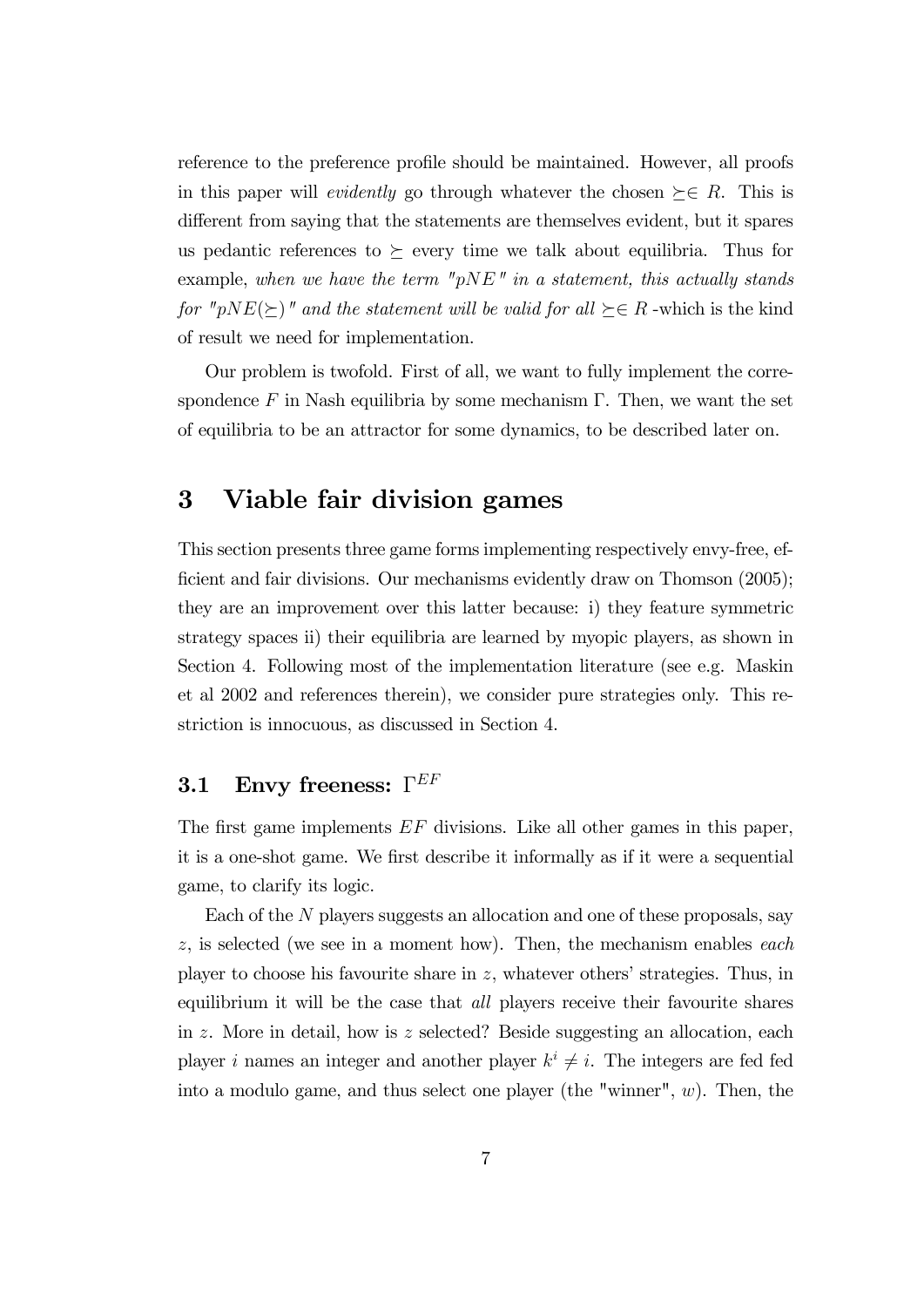"reference division"  $z$  is the one suggested by the player indicated by winner:  $z = z^{k^w}$ . On the other hand, how can players choose any share in  $z^{k^w}$ ? Every i announces a permutation of the shares  $(\pi^i)$ ; these permutations are then applied to  $z^{k^w}$  in any predetermined order, before the resulting allocation is finally given out. It is clear that by playing an opportune  $\pi^i$ , every i can to reshuffle the shares in his favour, obtaining his preferred share in  $z^{k^w}$ .

Note that the winner's choice of z is limited by the fact that  $k^w \neq w$ . Similarly, we must also restrain the choice of  $k^w$  in selecting the reference allocation  $z^4$ . We do so imposing a punishment on the loosers (so on  $k^w$  as well) in case  $z^{k^w} \neq z^w$ . By so doing, it will turn out that in equilibrium each player can pick any share in any of the proposals  $\{z^{i}\}^{i=1..N}$ , which in turn ensures envy-freeness (actually even more).

With a slight abuse of notation, let us write  $N = \{1, 2, ...N\}$  and define  $\Pi$ the set of permutations  $N \to N$ . A formal description of the game follows.

Game form  $\Gamma^{PO}$  is  $\langle S, h \rangle$  :

 $S^i = (Z \times \Pi \times N \times N - 1)$   $\forall i$  so  $s^i = (z^i, \pi^i, n^i, k^i)$ .

 $h: S \to Z$  is defined for the winner and the loosers as:

$$
h_w = z_{\pi^N \circ \ldots \circ \pi^2 \circ \pi^1(w)}^{k^w} \qquad \text{(the winner)}
$$
\n
$$
h_{i \neq w} = \begin{cases} z_{\pi^N \circ \ldots \circ \pi^2 \circ \pi^1(i)}^{k^w} \text{ if } z^{k^w} = z^w\\ 0 \text{ otherwise} \\ \text{where } w = \sum_i n^i \text{ mod } N \end{cases} \qquad \text{(the looses)}
$$

The idea of eliminating envy via permutations is borrowed from "Divide and Permute" (Thomson (2005)). There however, only two players suggest divisions, while all others play permutations. In our games, N proposals instead of two may seem somewhat redundant. However, equal strategy spaces seem more appropriate for an (ex ante) equal treatment of players. As a more substantial innovation, we introduce a modulo game which awards the winner immunity to punishments. This is substantial as it yields better dynamic properties: it can easily be seen that the best reply dynamics (is likely to) produces

<sup>&</sup>lt;sup>4</sup>If w (or  $k^w$ ) could choose any reference allocation  $z \in Z$ , he would propose a division whereby only one share is different than zero, allocating it to himself with an opportune permutation. All players would then prefer to be winners (or  $k^w$ ), so there would be no pure strategy equilibrium.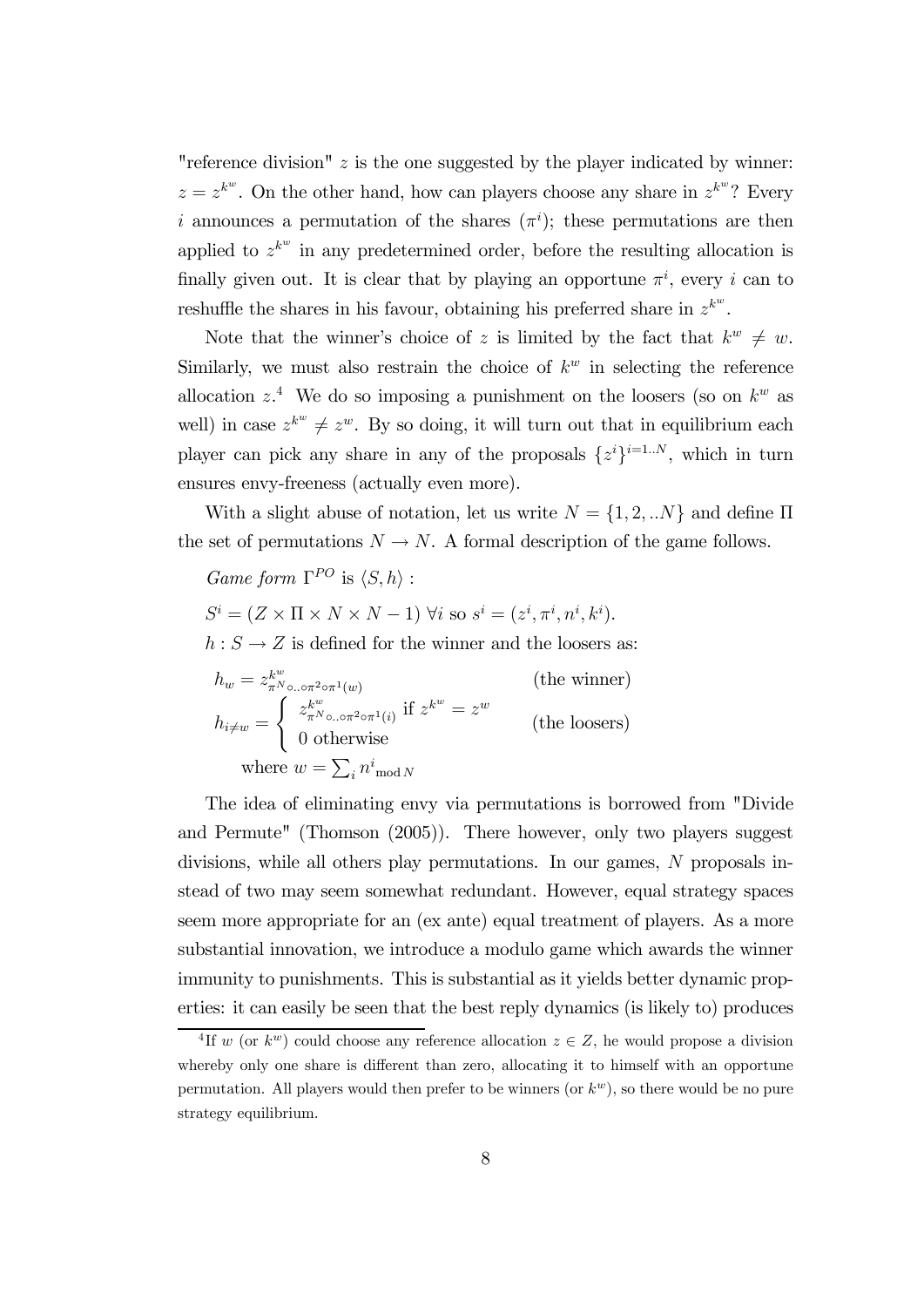cycles in Divide and Permute, while in our mechanism it yields convergence. More details are in Section 4.

We have the following

**Lemma 1** Game form  $\Gamma^{EF}$  fully implements the EF correspondence in pure Nash equilibria, that is:

- i)  $s \in pNE \Rightarrow h(s) \in EF$
- ii)  $z \in EF \Rightarrow \exists s \in pNE : h(s) = z$ .

**Proof.** To prove  $pNE \Rightarrow EF$ , suppose  $s \in pNE$ ,  $h(s) = z$ . It must then be the case that  $z^{k^w} = z^w$ . For if it were otherwise, any  $j \neq w$  could conveniently deviate by playing a)  $n^j$  :  $\sum_i n^i$ <sub>mod  $N = w = j$ ; b)  $k^j = j + 1$ ; c) a  $\pi^j$  that</sub> gives him a non-zero share (which exists in  $z^{j+1}$  because the  $z^{i}$ s are partitions of  $\omega$ ). As a consequence, the range of shares that each player can reach by deviating contains  $\rho = \{z_i^w\}_{i=1..N}$ . Then, if  $u_i(s)$  is the utility that i receives from share s, in equilibrium it must be  $h_i = \arg \max_r u_i(z_r^w)$   $\forall i$ . Hence, the outcome  $h_i = z^w_{\pi^N \circ \dots \circ \pi^2 \circ \pi^1(i)}$  is envy-free.

To prove  $EF \Rightarrow pNE$  suppose  $z \in EF$ . The strategy profile  $s^* : s^i =$  $(z, id, 1, 1)$ , with id the identity permutation, gives division z. Profile s<sup>\*</sup> is also a pNE: in fact: i) facing  $s^{*-i}$ , the range of shares attainable by i is  $\{z_1...z_N\}$ ; ii) because  $z \in EF$ , profile s<sup>\*</sup> allocates to each player his preferred shared in this range. That is,  $s^*$  is a profile of mutual best replies.  $\blacksquare$ 

#### 3.2 Pareto optimality:  $\Gamma^{PO}$

We now present a game that implements  $PO_+$  allocations, that is Pareto optimal allocations where nobody receives a zero share.  $PO_+$  allocations are clearly a superset of fair allocations, and some of them may generate envy. We don't worry about these latter, though, as they will be ruled out by  $\Gamma^{EF}$ . so we are not interested in their implementation. Again, we first describe the mechanism informally, giving it a flavour of a sequential game to illustrate its logic.

The key to optimality is that every Nash outcome will be a competitive equilibrium for some appropriate price vector. Welfare-theorem arguments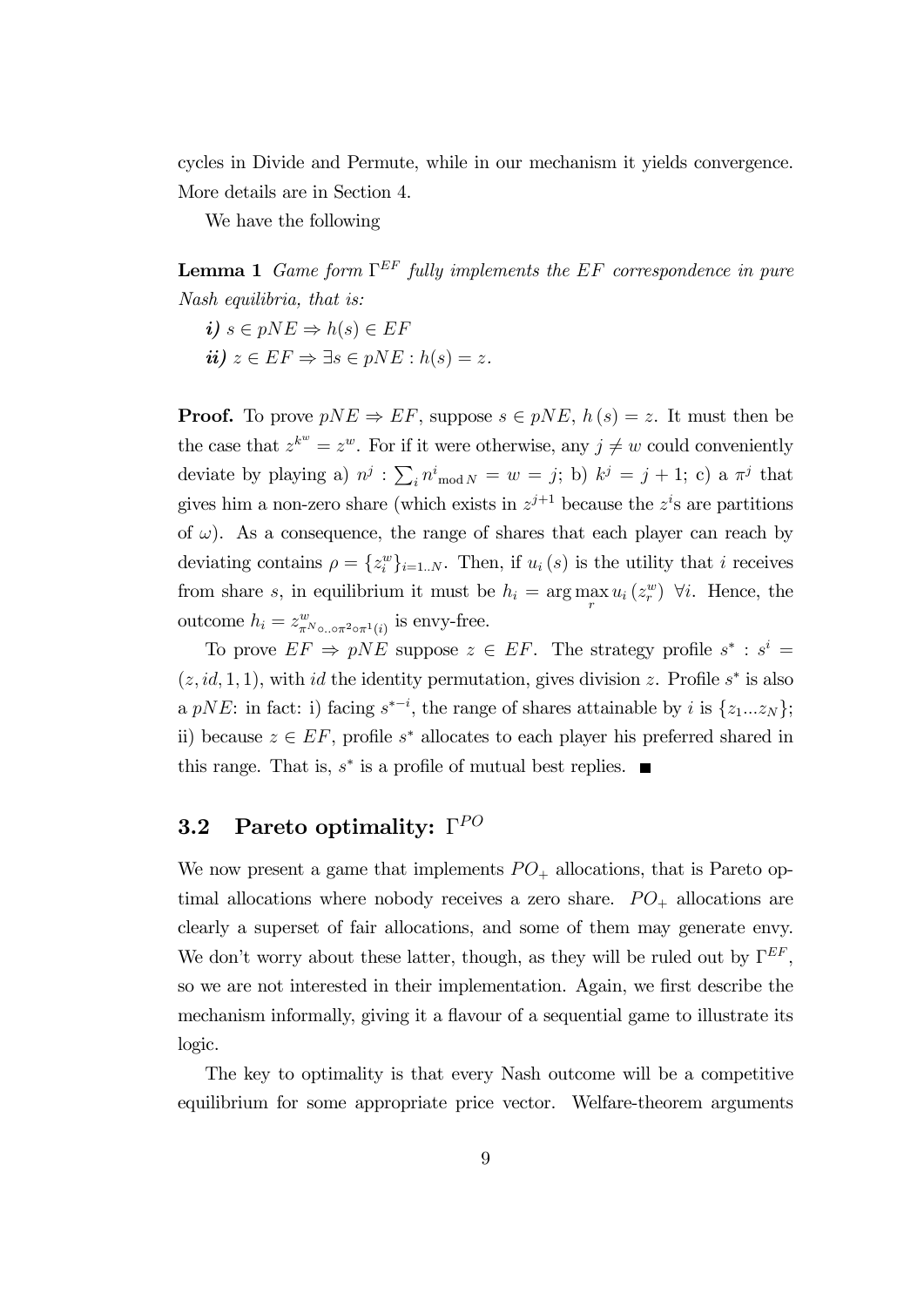then ensure Pareto efficiency. A little more in detail, each player  $i$  makes a proposal, i.e. suggests an allocation/price vector  $d^i = (z^i, p^i)$ . The mechanism selects one particular such  $d$  (we say in a moment how this is done). The selected proposal naturally defines N budget sets  $B_i$ ,  $i = 1..N$ , one for each player. The game is built in such a way that each player  $i$  can obtain his favourite share within  $B_i$ . Thus, in equilibrium all i maximize within  $B_i$ , i.e. a competitive equilibrium results. Like in  $\Gamma^{EF}$ , two elements are essential in the construction: a) which proposal is selected? b) how can players choose their preferred shares? As for a), each player names an integer to be used in a modulo game. Also, each i indicates another player. The selected  $d$  is the one suggested by the player named by  $w$ , the winner of the modulo game. As for b), each player i calls a "reservation share"  $\overline{z}^i$ , which he does receive if both: i) he wins the modulo game and ii)  $\overline{z}^i$  is "reasonable", that is if  $\overline{z}^i \in B_i(d^{k^i})$ . If instead w claims for himself a share  $\overline{z}_i \notin B_w(d^{k^w})$ , he's punished with a zero share. As for the loosers of the modulo game, they receive what is prescribed for them by  $d^{k^w}$ , but only if player  $k^w$ 's proposal accomodates both i) w's proposal  $d^w$  and ii) claim  $\overline{z}^w$ ; otherwise, they are punished with a zero share. The reason of the first punishment is clear: were the winner unrestrained, every  $i$  would try to be winner and there would be no equilibrium. The reason for the second punishment (on the loosers of the modulo game) will become apparent in the proof of Lemma 2.5

To formally describe the game we need more notation. Define D as the set of allocation-price proposals whereby every  $i$  gets a non-zero bundle:

$$
D = \left\{ (z, p) \in Z \times \mathbb{R}_{++}^l : p^T z_i > 0 \right\}
$$

For a given proposal  $d = (z, p)$ , the budget set of player i is:

$$
B_i(d) = \left\{ x \in \mathbb{R}_+^l : 0 \le x \le \omega, \ p^T x \le p^T z_i \right\}
$$

We can now describe the mechanism:

Game form  $\Gamma^{PO}$  is  $\langle S, h \rangle$  :  $S^i = D \times Z_i \times N \times (N-1)$   $\forall i$  so  $s_i = ((p^i, z^i), \overline{z}_i, n^i, k^i)$ .

<sup>&</sup>lt;sup>5</sup>We might impose such punishment on  $k^w$  only. Lemma 2 and all subsequent results would still hold, but the definition of the outcome functions would take one extra line.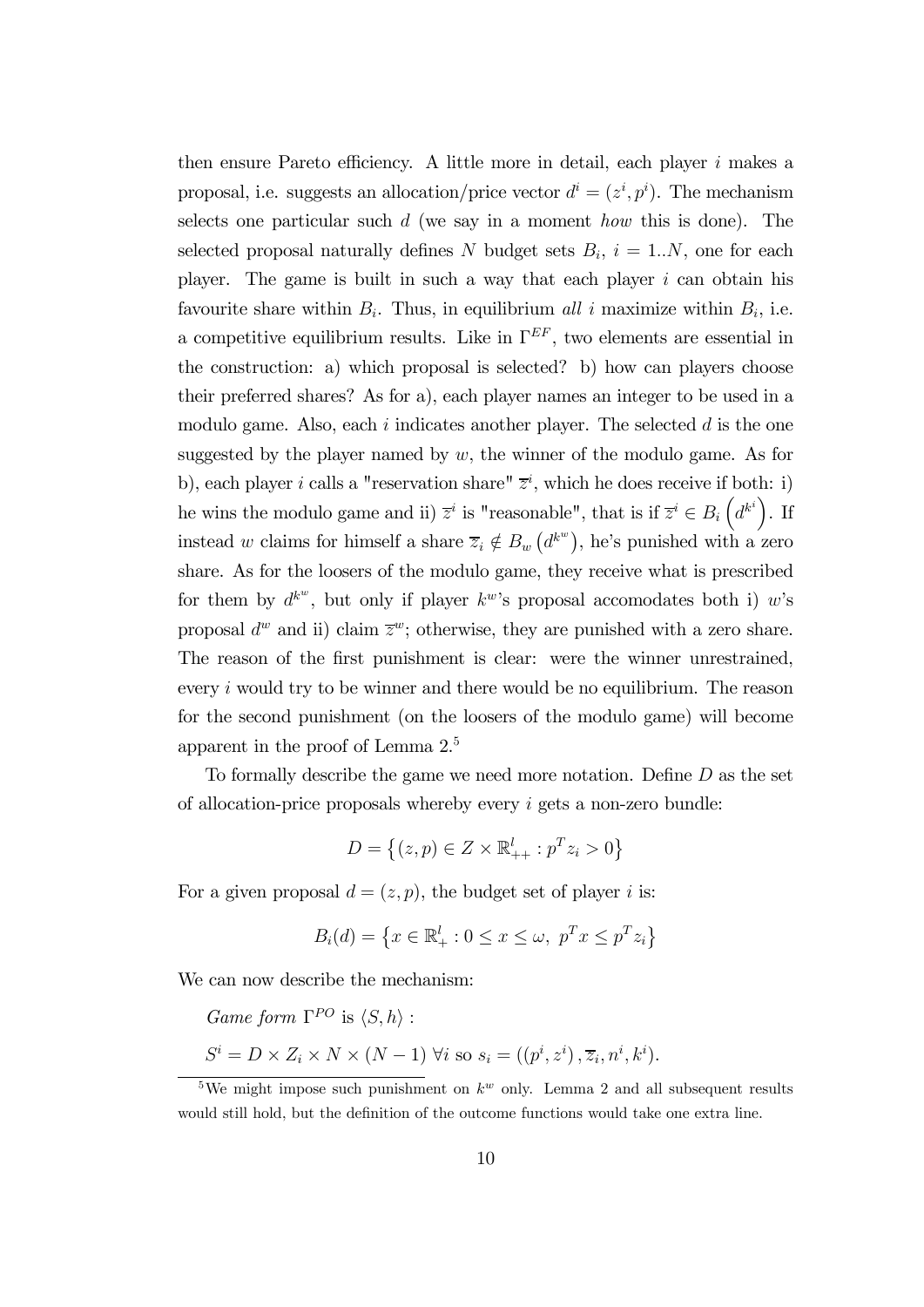$h: S \to Z$  is defined for the winner and the loosers as:

$$
h_w = \begin{cases} \overline{z}_w \text{ if } \overline{z}_w \in B_w \left( d^{k^w} \right) \\ 0 \text{ otherwise} \\ h_{i \neq w} = \begin{cases} z_i^{k^w} \text{ if } d^{k^w} = d^w \text{ and } \overline{z}_w = z_w^w \\ 0 \text{ otherwise} \end{cases} \text{ (the looses)}
$$

**Lemma 2** Game form  $\Gamma^{PO}$  fully implements  $PO_+$  partitions in pNE, that is: i)  $s \in pNE \Rightarrow h(s) \in PO_+$  $ii)$   $z \in PO_+ \Rightarrow \exists s \in pNE : h(s) = z.$ 

**Proof.** To prove  $pNE \Rightarrow PO_+$  we show that, in equilibrium, each i is getting his favourite share within his budget balance  $B_i$  (and these  $B_i$ s are defined by a unique allocation and price vector). First observe that in equilibrium there is no  $i : h_i = 0$  (any i can win the modulo game in order to pick a particular  $d^k$  and any share  $\overline{z}_i \in B_i(d^k)$ ). Thus,  $d^{k^w} = d^w$  and  $h_i = z_i^w \forall i$ . As a consequence, the range of allocations over which any i is maximizing in equilibrium is  $\rho_i = \{0\} \cup_{j \neq i} B_i \left( d^k \right)$ . Because at least two players are making the same suggestion  $(d^{k^w} = d^w)$ , we have  $B_i(d^{k^w}) \subseteq \rho_i \ \forall i$ . Thus, a Nash outcome a fortiori maximises  $u_i$  within  $B_i(d^{k^w}) \forall i$ . As a consequence,  $h_i = z_i^{k^w} \forall i$  is a competitive equilibrium with prices  $p^{k^w}$  and initial endowments  $z_i^{k^w}$   $\forall i$  (and zero-trade).

To prove  $z \in PO_+ \Rightarrow \exists s \in pNE : h(s) = z$ , suppose  $z \in PO_+$ . By the second welfare theorem, there is a price vector  $p$  that supports  $z$  as a competitive equilibrium. The strategy profile  $s^* : s^i = (z, p, 1)$   $\forall i$  yields z and is a  $pNE$ . To see this latter fact, note that the range of allocations reachable for i is  $\{0\} \cup B_i(z, p)$ ; because  $z^*$  is assumed to be a competitive equilibrium, every person optimizes within his budget, i.e.  $s^*$  is a profile of reciprocal best replies.  $\blacksquare$ 

Note the role of the punishments on the loosers. We cannot allow the winner to name himself as proposer of  $d$  -otherwise any i would try to be winner so there would be no equilibrium. Thus, we assign to  $i$  a range of attainable shares  $\rho_i = \{0\} \cup_{k \neq i} B_i(d^k)$ . Then, if there were equilibria in which all proposals are different, there would *not* exist a single  $d : B_i(d) \subseteq \rho_i \; \forall i$ . As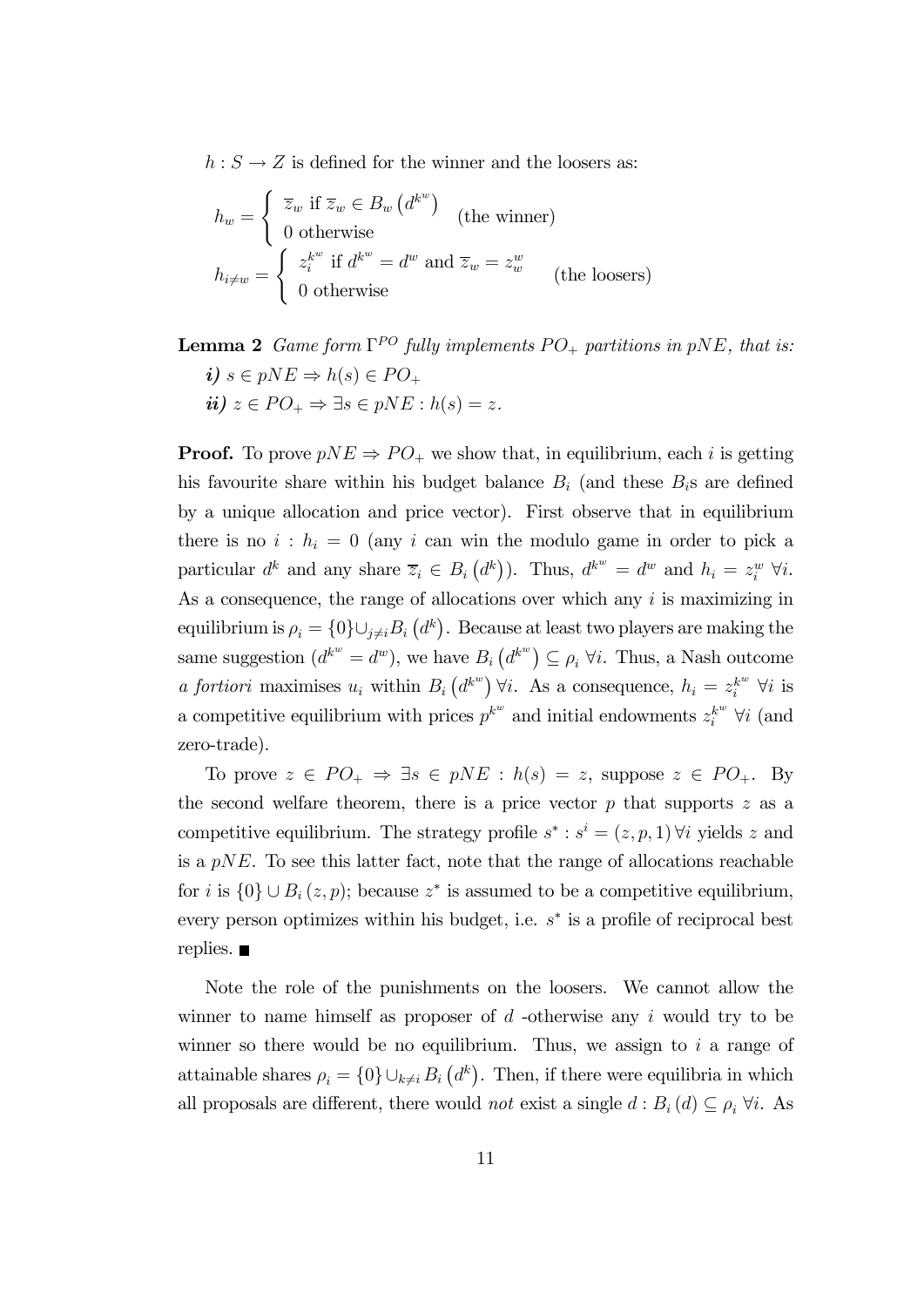a consequence, players would *not* be maximizing within a collection  ${B_i (d)}_i$ defined by a unique price vector/endowments, as in a competitive equilibrium. Introducing a punishment when  $d^{k^w} \neq d^w$ , we force the existence of at least two identical proposals, which in turn ensures that such a  ${B_i(d)}_i$  does exist. On the other hand, punishing the case  $\overline{z}_w \neq z_w^{k^w}$  is the simplest way to respect a physical constraint. Infact: in our construction  $d^{k^w}$  must become the "reference proposal"; now, if we are to give  $\overline{z}_w$  to the winner we can distribute  $z_i^{k^w}$  to all loosers *i* only if  $\overline{z}_w = z_w^{k^w}$  (indeed:  $\omega - \sum_{i \neq w} z_i^{k^w} = z_w^{k^w}$ ). Thus we must avoid  $\overline{z}_w \neq z_w^{k^w}$ ; the simplest means to this is a punishment like the one above.

Finally: we could simplify the game eliminating the reservation proposal  $\overline{z}_i$ . Player w could be allowed to receive any  $z_w \in B_w$  (.) by naming it in his  $d^w$ , instead of indicating it separately as "reservation share". The loosers would then be punished if  $d^{k^w} \neq d^w$ . A reservation proposal however makes it easier to prove the dynamic properties shown later on.

A few remarks put  $\Gamma^{PO}$  in relation with Thomson (2005). The idea of reaching efficiency via a competitive equilibrium is borrowed from there. However, like for  $\Gamma^{EF}$ , we have a game with equal strategy spaces to ensure an (ex-ante) equal treatment of players. Other radical changes are introduced to obtain better dynamic properties (it is easy to show that Thomson's efficiency game is likely to cycle for the best reply dynamics).

#### 3.3 Fairness:  $\Gamma^F$

The following mechanism combines elements of  $\Gamma^{EF}$  and  $\Gamma^{PO}$  to fully implements fair divisions. As in the previous games, a fair allocation emerges as a proposal made by (at least) two players. More in detail, each player: i) names a proposal  $d^i$  and a reservation share  $\overline{z}_i$ , ii) names an integer  $n \in N$ , , iii) indicates another proposal  $k^i$ , iv) chooses a permutation  $\pi^i$ . The winner of the modulo selects one proposal, to be taken as reference allocation (proposal  $d^{k^w}$ ). Then, the outcome function allows any player to pick any bundle within  $B_w(d^{k^w})$  or, if he prefers, any share appearing in  $z^{k^w}.^6$  As in  $\Gamma^{PO}$ , we force

<sup>&</sup>lt;sup>6</sup>In equilibrium, w's best share in  $B_w$  will be already present in  $z^{k^w}$ , and is reached via permutations.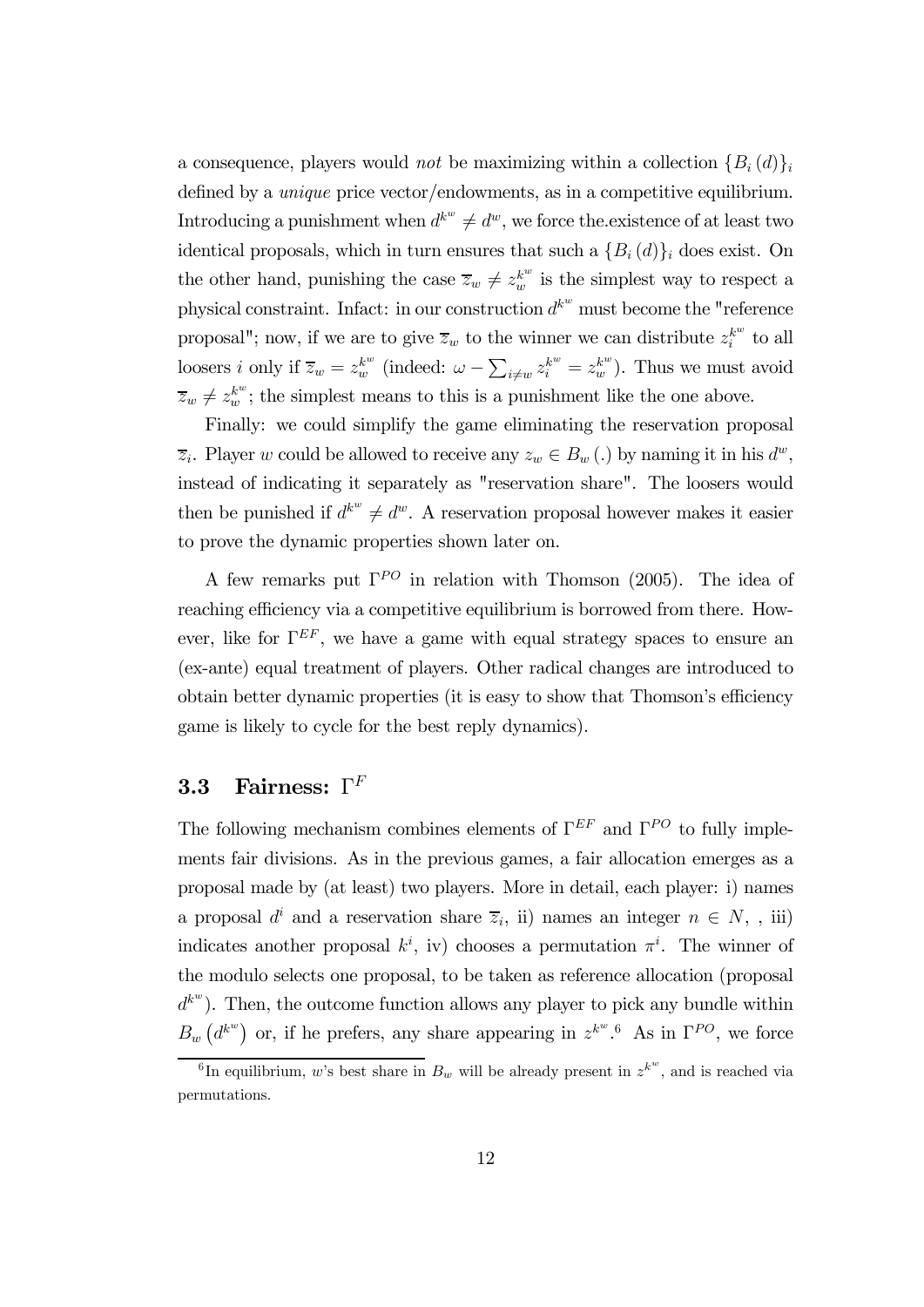$d^{k^w} = d^w$  in equilibrium by punishing the loosers if this is not the case. As a result, players maximize within a family of budget balances defined by a unique price vector, so the reference allocation  $z^{k^w}$  is efficient. Permutations then ensure that each player can reach any share in  $z^{k^w}$ , thus ensuring envy-freeness. A formal description follows.

$$
Game form \Gamma^F \text{ is } \langle S, h \rangle : \nS^i = D \times Z_i \times N \times (N - 1) \times \Pi \ \forall i \text{ so } s_i = ((p^i, z^i), \overline{z}_i, n^i, k^i, \pi^i).
$$
\n
$$
h : S \to Z \text{ is defined for the winner and the loosers as:}
$$
\n
$$
h_w = \begin{cases} \overline{z}_w \text{ if } \overline{z}_w \in B_w (d^{k^w}) \text{ and } d^{k^w} \neq d^w \\ z_{\pi^N \circ \ldots \circ \pi^2 \circ \pi^1(w)}^{k^w} \text{ otherwise} \end{cases} \text{ (the winner)}
$$
\n
$$
h_{i \neq w} = \begin{cases} z_{\pi^N \circ \ldots \circ \pi^2 \circ \pi^1(i)}^{w} \text{ if } d^{k^w} = d^w \\ 0 \text{ otherwise} \end{cases} \text{ (the loosers)}
$$

Recalling Lemma 1) and Lemma 2), the following is simply shown:

#### **Proposition 1** Game form  $\Gamma^F$  fully implements F partitions in pNE.

**Proof.** To prove  $pNE \Rightarrow F$ , observe first that in a  $pNE$  it must be  $d^{k^w} = d^w$ so that  $h_i = z_{\pi N_{\circ} \circ \sigma^2 \circ \pi^1(i)}^w \forall i$ . For if it were otherwise,  $k^w$  would be better off by playing  $d^{k^w} = d^w$  (all other players too would rather deviate, to win the modulo game and choose opportune strategies). Also, because any player can be winner and receive  $\overline{z}_w \in B_w(d^{k^w}),$  in equilibrium it must be the case that every player is maximizing within  $\bigcup_{j\neq i} B_i(d^j) = \bigcup_{j=1...N} B_i(d^j) \supseteq B_i(d^{k^w})$ . Thus,  $h_i$  is a competitive equilibrium allocation with prices/endowments  $(p^{k^w}, z^{k^w}),$ i.e. is efficient. Also, thanks to the permutations,  $h_i = z^w_{\pi N_{\text{o...}} \circ \pi^2 \circ \pi^1(i)}$  maximizes  $u_i$  over  $\{z_j^{k^w}\}_{j=1..N}$  for each *i*, i.e. it's envy-free.

As for the reverse inplication, consider a particular  $z \in F$ . Being  $z \in PO_+$ , there is a positive price vector  $p$  that sustain it as a competitive equilibrium. Then, it is immediate that strategies  $s^i = (z, p, z_i, 1, 1, id)$  are a pNE producing outcome  $z$ .

We now turn to the simplicity properties by Saijo et al  $(1996)$  cited in the Introduction. It's immediately checked that  $\Gamma^F$  respects balancedness, best response and finite-dimension of strategy spaces. Forthrightedness requires that in equilibrium each player receives what he suggests. Thus, this property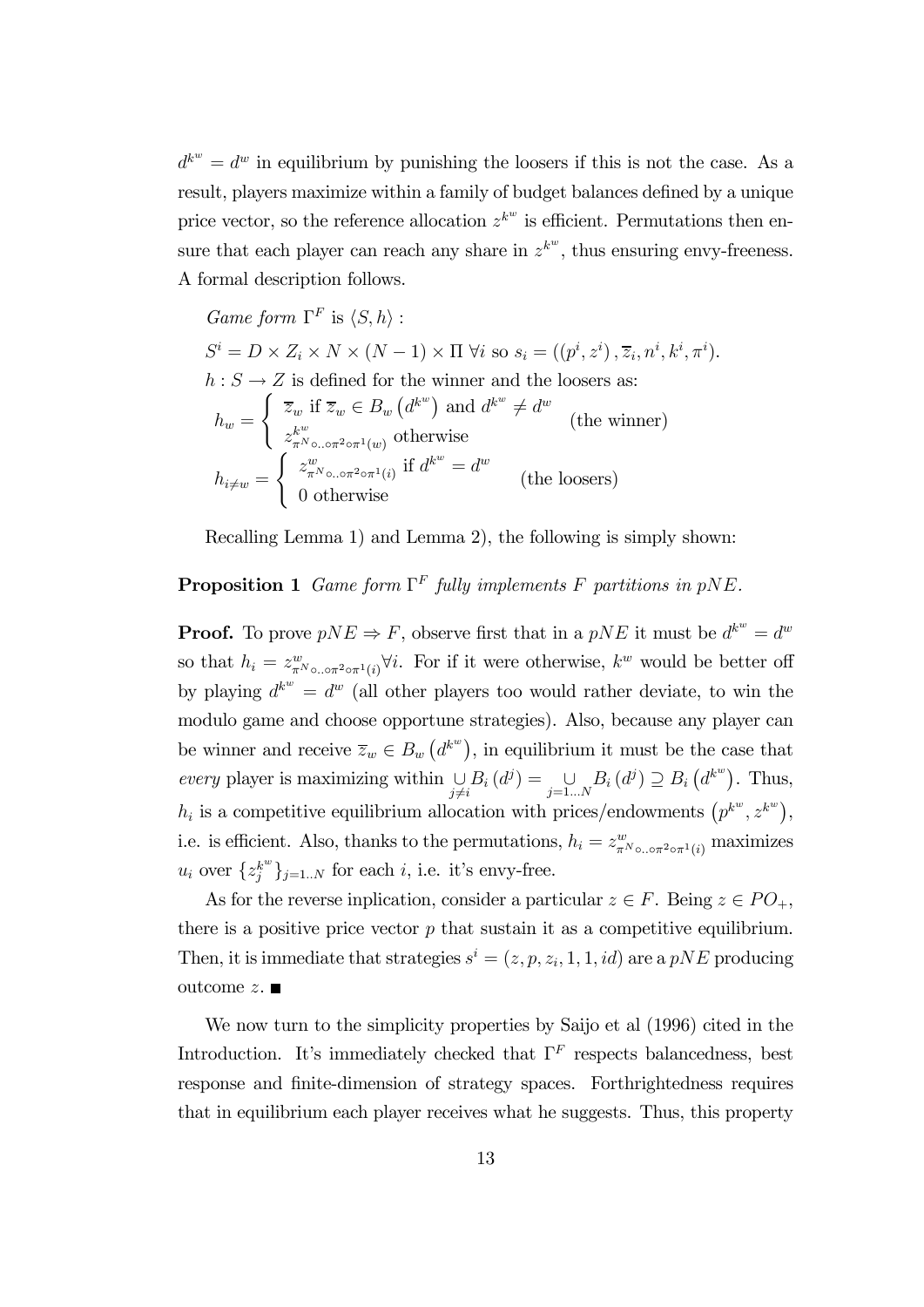is satisfied by our game up to a permutation at worst (for any fair  $z$ , there is a forthrighted equilibrium where each  $i$  announces  $z$  plus the null permutation). Apart from Thomson (2005), the other "simple" game to implement fair divisions (see Introduction) is in Saijo et al.(1999). There, players only announce two quantities and prices. Our mechanism may seem less simple because it require players to suggest: i) full allocations, which is more than two bundles plus ii) additional elements like permutations and integers. However two objections should be raised: a) if the only requirements on the outcome function are feasibility, best response and forthrightedness, then our games are no more complex than Saijo et al.(1999)'s: m-dimensional strategies can be summarized into *n*-dimensional messages  $(n < m)$  by means of space-filling curves. b) if, on the other hand, we care about additional aspects of "simplicity", then our mechanism is arguably simpler than Saijo et al.(1999)'s. In particular, best replies can be immediately computed for our games, while they involve complex computations in Saijo et al.(1999). This is a crucial advantage when studying the dynamic properties of the mechanism.

## 4 Dynamic implementation

As argued in the Introduction, bare implementation is somewhat unsatisfactory for our problem: given the (necessary) multiplicity of equilibria of a mechanism, it is not clear if/how any of them can be coordinated upon. This is not a problem for game form  $\Gamma^F$  though, because its equilibria can be "learned". More precisely: a perturbed version of the best reply dynamics converges to the set of  $\varepsilon$ -equilibria with probability one. In turn,  $\varepsilon$ -equilibrium outcomes are " $ε$ -fair" in a sense to be clarified soon. The necessity to consider  $ε$ -equilibria (and  $\varepsilon$ -fair outcomes) will become apparent in due course.

Given  $\varepsilon > 0$  and strategy profile  $\hat{s}$  the set of  $\varepsilon$ -best replies of player i is:

$$
BR_{\varepsilon}(\widehat{s}) = \{ s^* \in S^i : u_i[h_i\left(s^*, \widehat{s}^{-i}\right)] \ge u_i[h_i\left(s^i, \widehat{s}^{-i}\right)] - \varepsilon \ \ \forall s^i \in S^i \}
$$

Accordingly, we define  $BR_0(.) = BR(.)$  the set of pure best replies.<sup>7</sup> With

<sup>&</sup>lt;sup>7</sup>The fact we consider pure strategies only is not a limitation, as we show later on.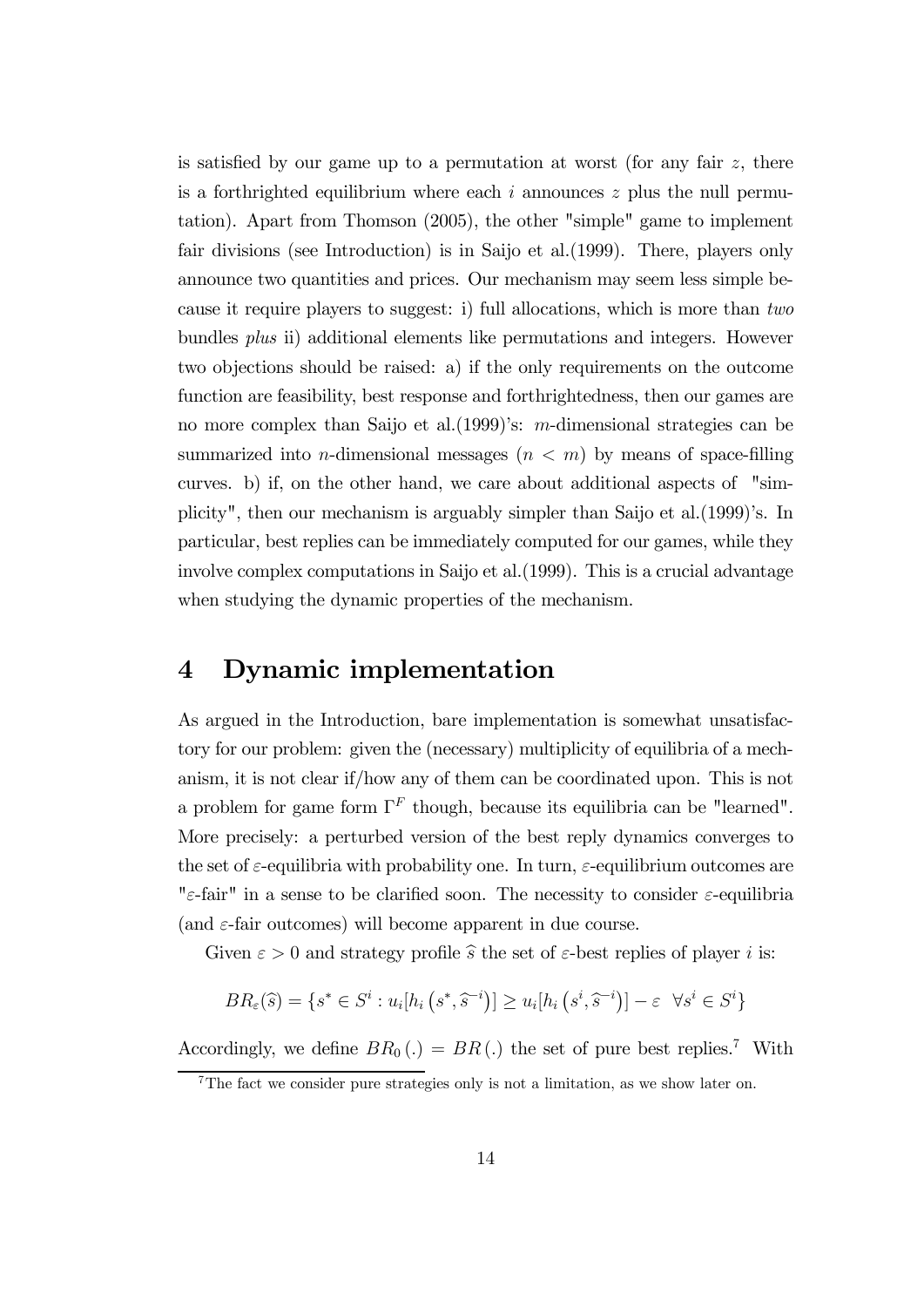this notation, the set of  $\varepsilon$ -equilibria is

$$
NE_{\varepsilon} = \{ s : s^i \in BR_{\varepsilon}(s^{-i}) \ \forall i \}
$$

As anticipated, we will obtain convergence to  $\varepsilon$ -equilibria. What are then the fairness properties of the corresponding outcomes? We have the following

**Lemma 3** ε-equilibrium outcomes of  $\Gamma^F$  belong to the following set  $F_{\varepsilon}$  of "εfair" allocations:

$$
F_{\varepsilon} = \{ z \in Z : [\nexists z' \in Z : u_i(z_i') \ge u_i(z_i) + \varepsilon \,\,\forall i] \land [u_i(z_i) \ge u_i(z_j) - \varepsilon \,\,\forall i, j] \}
$$

Observe that  $F_{\varepsilon}$  can rightly be said the set of " $\varepsilon$ -fair" allocations because there: i) no gain is possible for everyone, that exceeds  $\varepsilon$ ; ii) no individual is more than  $\varepsilon$ -envious. Also, Also, the set  $F_{\varepsilon}$  evidently shrinks to F as  $\varepsilon \to$ 0. Reminding the proof of Proposition 1, establishing the above Lemma is immediate:

**Proof.** If z is an  $\varepsilon$ -equilibrium outcome then  $u_i(z_i) \geq u_i(z_i) - \varepsilon \forall i, j$  (evident because i can get j's share via permutations). On the other hand, suppose  $\exists z': u_i(z'_i) \ge u_i(z_i) + \varepsilon \ \forall i.$  Because each i can obtain any share in  $B_i(z, p)$ , it is  $pz'_i > pz_i$   $\forall i$ . Summing over i we get  $p\omega = pz' > pz = p\omega$ .

We introduce a last assumption; we comment it along the dynamics:

A1) the set of possible proposals  $D = \{.., d, ...\}$  is finite and at least one of features a  $z \in F_\varepsilon.$ 

#### 4.1 Dynamics' specification

We call  $s(t) = (s^1(t), s^2(t), s^N(t))$  the strategy profile played at time t. To save notation, we use  $BR(s^{-i}(t))$  or  $BR^{i}(t)$  interchangeably, or even  $BR(t)$ when there is no doubt about index  $i$ . Consider then the following discretetime adjustment process:

D1) At each t, with probability  $p^{i} \in (0,1)$  player i updates his strategy; D2) When  $i$  updates at  $t$ ,

- i) if  $s^i(t-1)$  ∈  $BR_\varepsilon(t-1)$  then  $s^i(t) = s^i(t-1)$
- ii) otherwise, any  $s^i \in BR(t-1)$  is played with prob.> 0.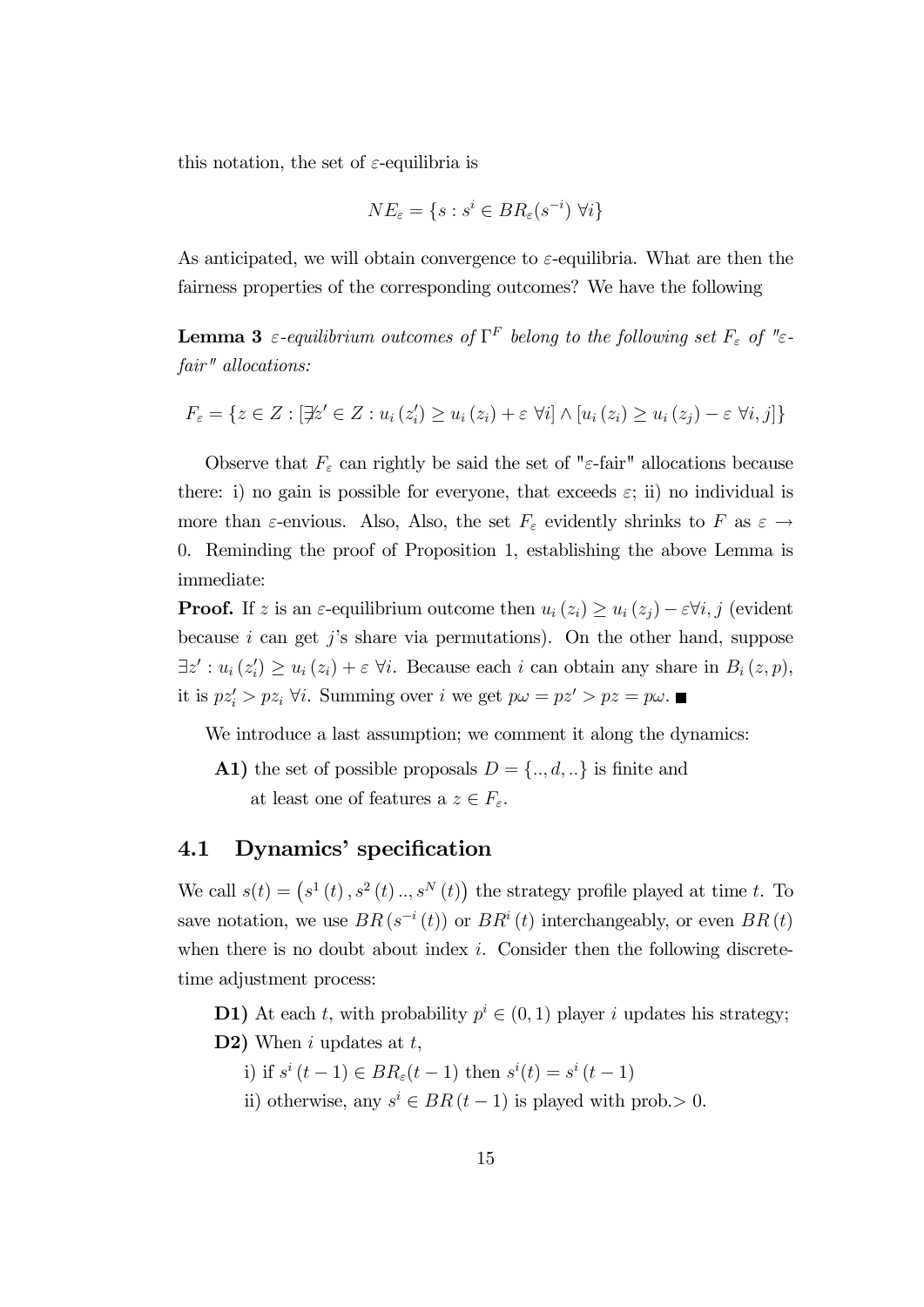In words: at each time t, a random draw with probability  $p^i$  decides whether player i can update his strategy (the only constraint imposed on  $p^i$  is that it be uniformly bounded in time within  $(0, 1)$ . When the random draw gives to i the possibility to update at t, player i chooses any best reply to the observed action profile  $s^{-i}$  (t − 1); however, he does not change his strategy if this turns out to be already an  $\varepsilon$ -best reply. Note that under **A1**) the set  $BR<sup>i</sup>$  (.) is finite (because finite is  $S^i$ ), thus **D2** ii) is legitimate.

The set of rest points is

$$
RP = \{s : prob(s(t + 1) = s \mid s(t) = s) = 1\}
$$

It should be clear that the set of rest points coincides with that of  $\varepsilon$ -Nash equilibria:  $RP = NE_{\varepsilon}$ . We will prove that RP is also an attractor.

We now comment on  $D2$ ) and  $A1$ ). An equilibrium is reached when an equilibrium allocation (within an appropriate proposal  $d$ ) is suggested. In turn, by implementation only fair allocations can appear in equilibrium. Now, because new proposals are put forward randomly (by  $D2$  ii), if players update strategies whenever they have an improving deviation (instead of an at least  $\varepsilon$ -improving one), an equilibrium would never emerge: the set F has a zero measure in Z so fair proposals are too "rare" to be hit by our players. We have two ways out: either we ensure some form of monotonicity (which amounts to new assumptions on the adustment process), or we give the target equilibrium set some mass. We choose the second way, and we do this considering  $F_{\varepsilon}$ , the set of  $\varepsilon$ -Nash outcomes. As we discussed above, it is appropriate to label  $F_{\varepsilon}$  the set of  $\varepsilon$ -Nash outcomes, because these latter are " $\varepsilon$ -fair". The reason to introduce  $\mathbf{A1}$ ) is essentially the same motivating  $\mathbf{D2}$ ). In equilibrium we need w and  $k^w$  to make the same proposal d. Thus, if ds were drawn from an infinite pool, no particular  $d$  could be agreed upon. The finiteness assumption could be disposed of if players had some preference for agreeing. To keep the assumptions on dynamics simple and general we prefer to introduce A1) -which seems quite reasonable anyway. Finally, note that A1) does not make **D2**) redundant. Infact, if we insisted on fairness (instead of  $\varepsilon$ -fairness) we would run into the problem that there exist no finite set of allocations that includes a fair one whatever the preference profile, while this is what is needed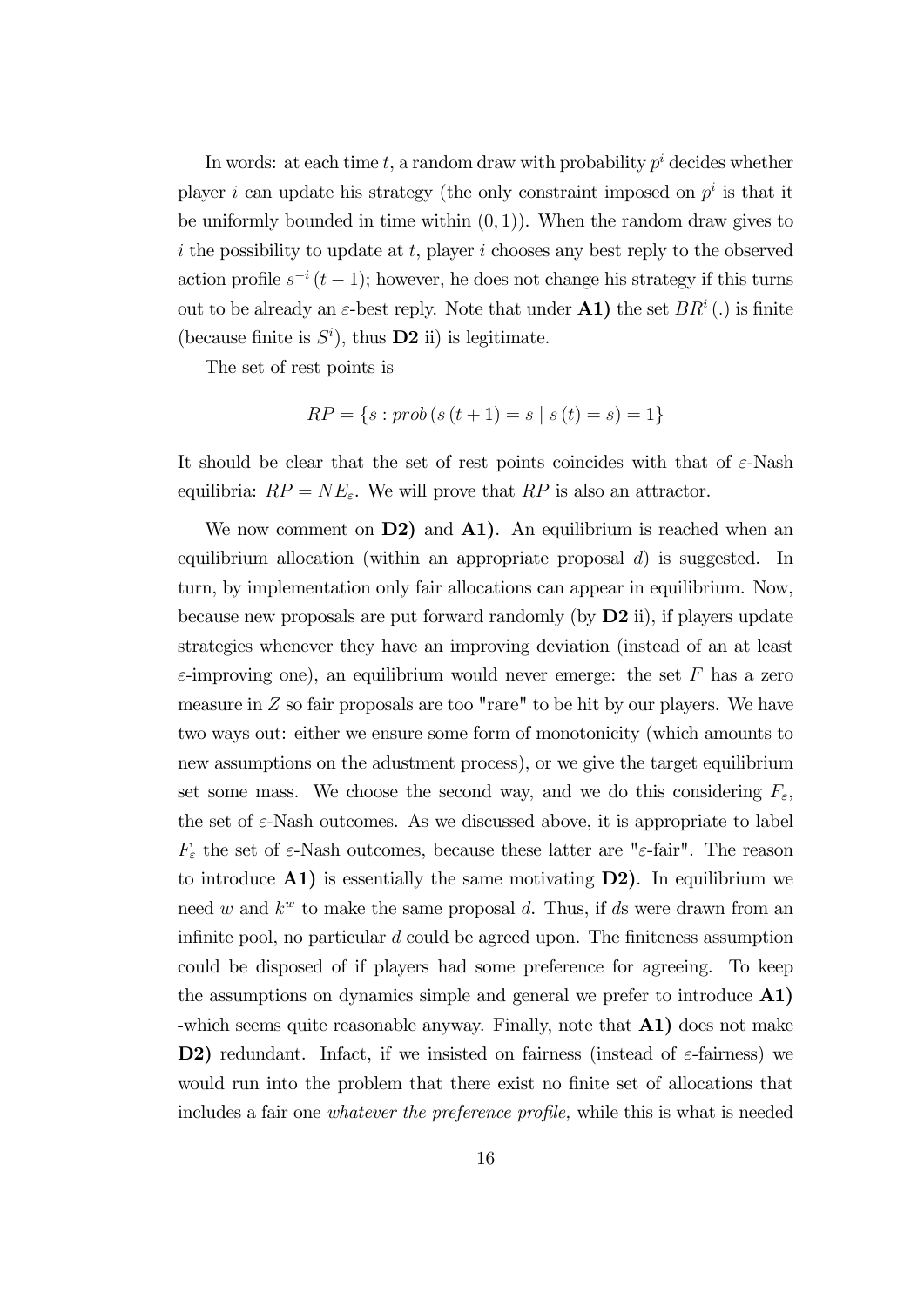for implementation.

Finally, we put **D1**) and **D2**) in relation with the literature. **D1**) allows any number of players to update at t; a different assumption appears for example in Kim and Sobel (1995), where updating is sequential (assumption I). As it will be clear from the proof of Proposition 2, we only require that sequential updating be *possible.* As for  $D2$ , it does not rules out the adoption of nonbest replies. Similar formulations appear in Cabrales (1999), who allows for less-than-ε-improving updatings, but assumes that a non-improving strategy is never adopted (assumption Y3). It can be noted that there too it was necessary to consider  $\varepsilon$ -equilibria to obtain sure convergence.

#### 4.2 Convergence to fair divisions

The focus of this work is on fair divisions. Although similar claims can be proven for game forms  $\Gamma^{EF}$  and  $\Gamma^{PO}$ , we only give the main result about  $\Gamma^F$ .

**Proposition 2** Under A1, D1 and D2, mechanism  $\Gamma^F$  is such that  $\forall s(0), \text{ prob}(s(t) \in RP] \rightarrow 1 \text{ as } t \rightarrow \infty.$ 

In words: whatever the starting point, sooner or later the process stops. Also, because  $RP = NE_{\varepsilon}$  the limit allocation are in the set of " $\varepsilon$ -fair" divisions.

The intuition behind convergence is simple. For any  $s^{-i}$  and any division z, there is a best reply whereby  $z$  is suggested (the winner's payoff is not affected by his own  $d$ ). Thus, if the updating process goes on for a sufficiently long time, an  $\varepsilon$ -fair division (perhaps up to permutations) will eventually be suggested. At this point, provided that some conditions hold on current proposals, no player will gain from upsetting z as reference division. Instead, it will be sufficient that permutations are adjusted until the shares are allocated without envy. The resulting strategies will be an  $\varepsilon$ -equilibrium, so a rest point. The following proof puts this in formal terms.

#### **Proof.** of Proposition 2

The winner's payoff does not depend on his own  $d$ . On the other hand, the winner's range of attainable shares is the largest. Thus, it is always a best reply to win the modulo game and make a *new* proposal  $d$ . As a consequence,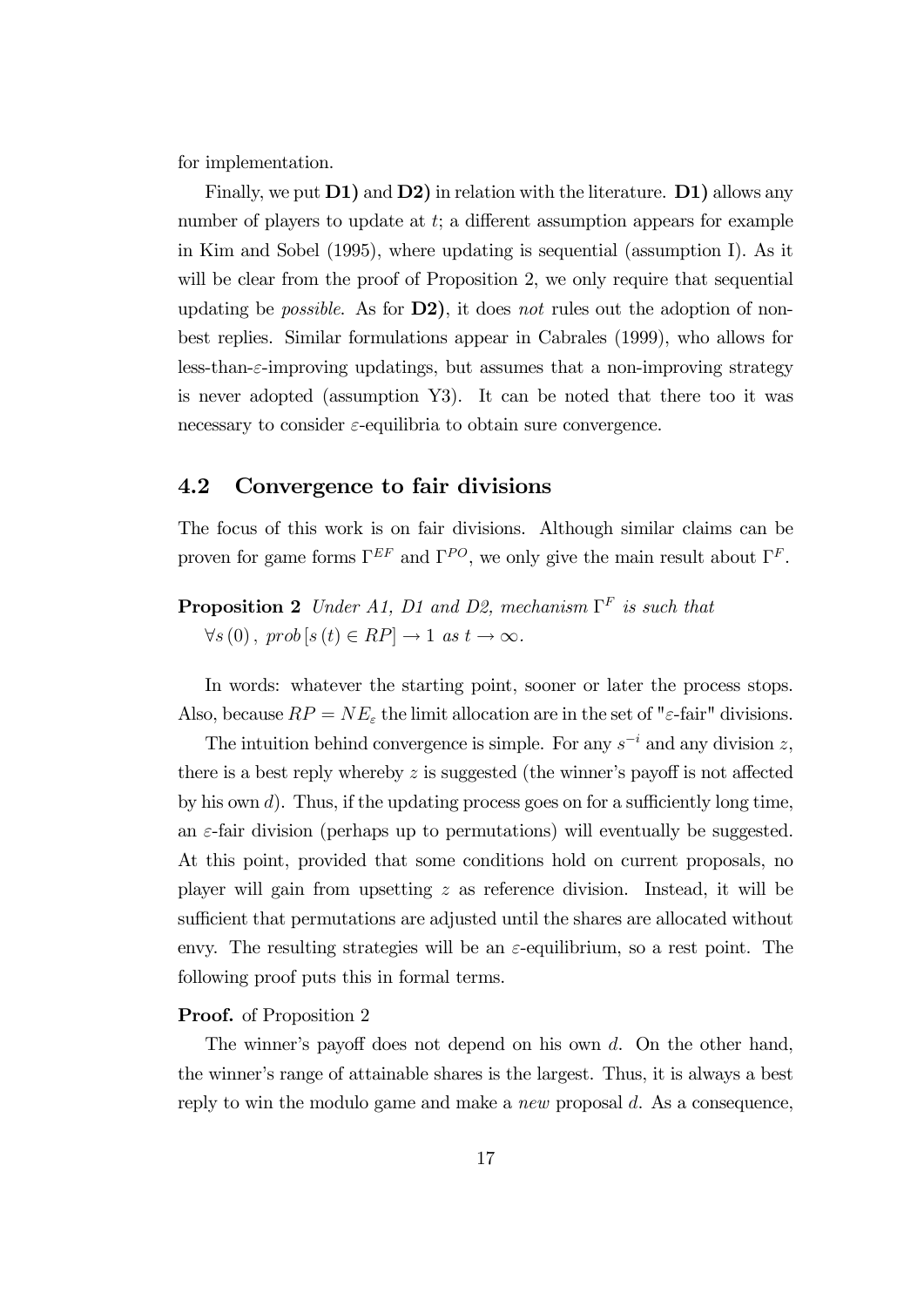any profile of proposals  $\{d^i\}^{i=1..N}$  in  $D^N$  will emerge before some time t, with probability tending to 1 as  $t \to \infty$ . In particular, a profile  $d^*$  will be put forward containing a  $z^*$  such that

i)  $\forall i, j$  it is  $u_i(z_i^*) + \varepsilon \ge u_i(z') \ \forall z' \in B_i(d^j);$ 

ii) if  $u_i(z_j^r) + \varepsilon \ge u_i(z_i^*)$  for some  $i, j, r$  then there is no  $k^i = r$ .

By assumption **A1**, proposals under i)-ii) do exist in  $D^N$ : any  $\{(z, p), (z, p), ..., (z, p)\},$ with  $z \in F_{\varepsilon}$  and p an appropriate supporting price vector satisfies i)-iii) independently of the played strategies.8

Condition i) ensures that, if  $d^*$  has emerged, there is no advantage for the winner to select a different proposal  $d<sup>j</sup>$  -by so doing, he could reach some  $z' \in B_i (d^j)$ . On the other hand, ii) says that if division  $z^r \neq z^*$  is more attractive for *i* than  $z^*$  (because it contains a certain share  $z_j^r$ ), then  $z^r$  cannot become a reference division, because no one named player r (if player k had named player r, i could make k win to have  $z^r$  adopted as reference allocation).

Once  $d^*$  is put forward, it is sufficient that the next updater chooses  $d^i =$  $d^{i^*}$  and  $\pi^i : \pi^N \circ ... \pi^i \circ ... \circ \pi^1(.) = id$ , and the outcome is  $z^*$ . Conditions i)-ii) ensure that the resulting strategy profile is a  $\varepsilon$ -Nash equilibrium (infact, no player, has a convenient deviation, because  $z_i^*$  is the best share for each i, in the range of attainable shares). As a consequence the given strategy profile is a rest point.

Remark 1 (Mixed Strategies) Our games yield full implementation in purestrategy equilibria. However, implementation fails when mixed strategy equilibria are used. This is a fact known to happen in many classic implementation mechanisms. Consider for example  $\Gamma^{EF}$  and the case of two players. The strategy profile where each player: i) assigns everything to one share, ii) randomly choose between the swap and the id permutation with probability  $\frac{1}{2}$ , is clearly a NE. However, its outcome is non-EF with probability  $\frac{1}{2}$ . If we look at the dynamics though, we still find that the limit outcomes are fair. The reason is simple. Proposition 2) shows that a rest point does emerge; then, because players

<sup>&</sup>lt;sup>8</sup>There might exist others such  $\overline{ds}$ , too. We don't go into details, but it is clear that the finer is the grid of possible allocation/prices, the more likely it is that there will be many such proposals, making convergence faster.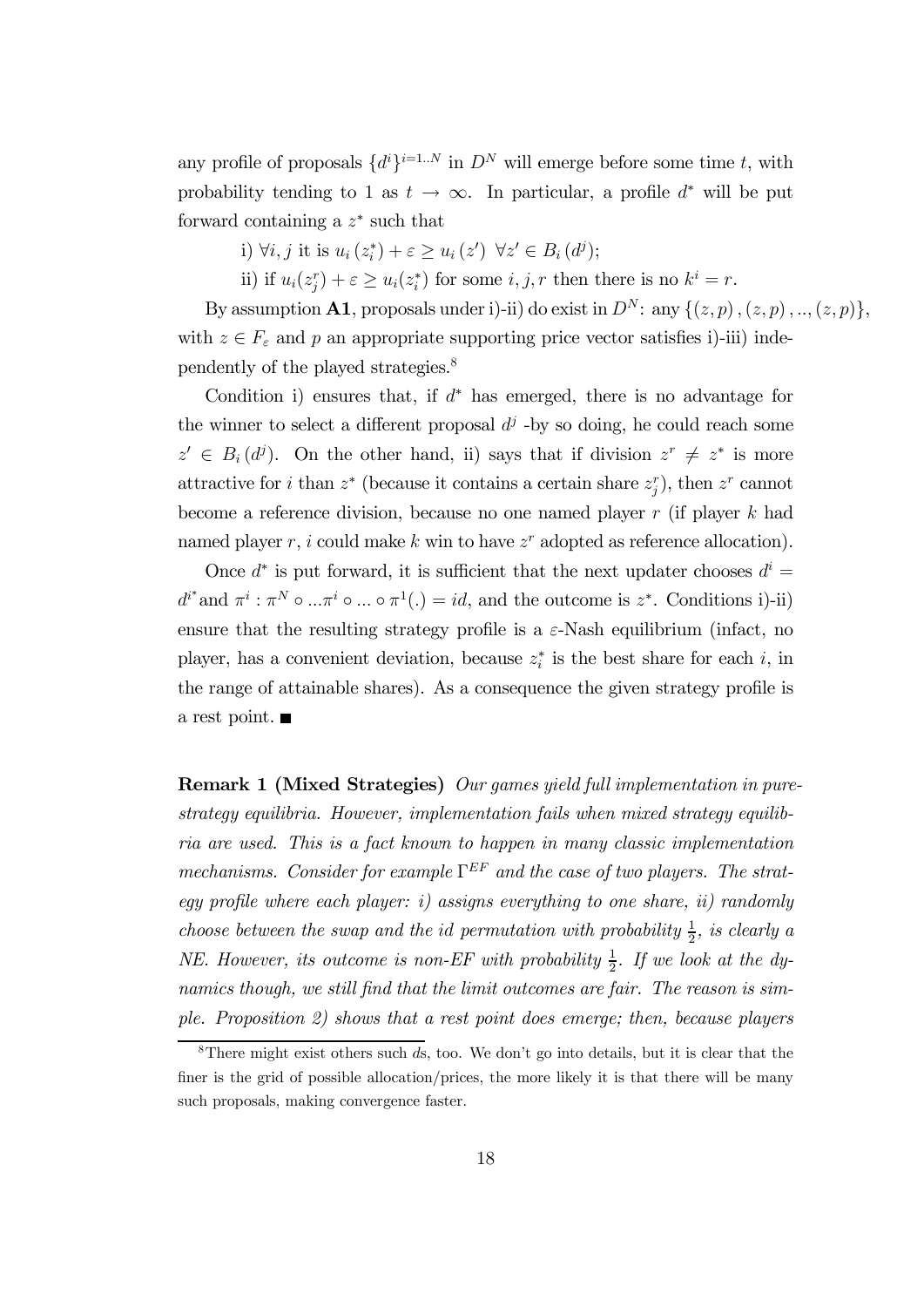best respond to observed strategies (not to mixtures), if  $\sigma = (\sigma^1, ..., \sigma^N) \in RF$ then each  $\sigma^i$  must be a best reply against each action profile in the support of  $\sigma$ itself. It follows that any realized outcome from a rest point is an equilibrium outcome, which is fair by implementation.

## 5 Conclusions

The focus of this paper is on a classic fair division problem: allocating homogeneous divisible goods among players, in a way that is both envy-free and efficient. While the existence of these divisions is a well established fact, the implementation side of the problem has been less thoroughly studied.

This paper gives a procedure with the following properties: a) the procedure is a formally defined game form; we look at its Nash equilibria; b) strategy spaces are symmetric and relatively simple: essentially players are requested to announce division proposals and price vectors. Quite straightforward is also the outcome function: best replies are immediately calculated for any strategy profile. Most importantly c) the equilibria are learned by players who update their strategies according to best-reply dynamics. Features a) and b) partly appear in Thomson (2005), to which this paper is inspired. Feature c) is new and, I suggest, important for a mechanism to be meaningful solution to an applied implementation problem, especially in the presence of multiple equilibria.

The mechanisms presented here are tailored to a specific kind of dynamics. Although some rationality is embodied in the concept of Nash equilibrium, the considered dynamics are definitely myopic. Thus, one might doubt that players choose at t best replies to  $t - 1$  observed actions. For example, if the shares are given out only when a rest point is reached, why should we exclude that a Nash equilibrium is deviated from? Even if a deviation from a NE is not immediately convenient, it might trigger further deviations by other players, so the final result might be a net gain for the first deviator. Similarly, one might be interested in looking at coalitional equilibrium concepts. These considerations evidently lead away from the Nash equilibrium concept.

In keeping with the classic implementation theory, this paper concentrates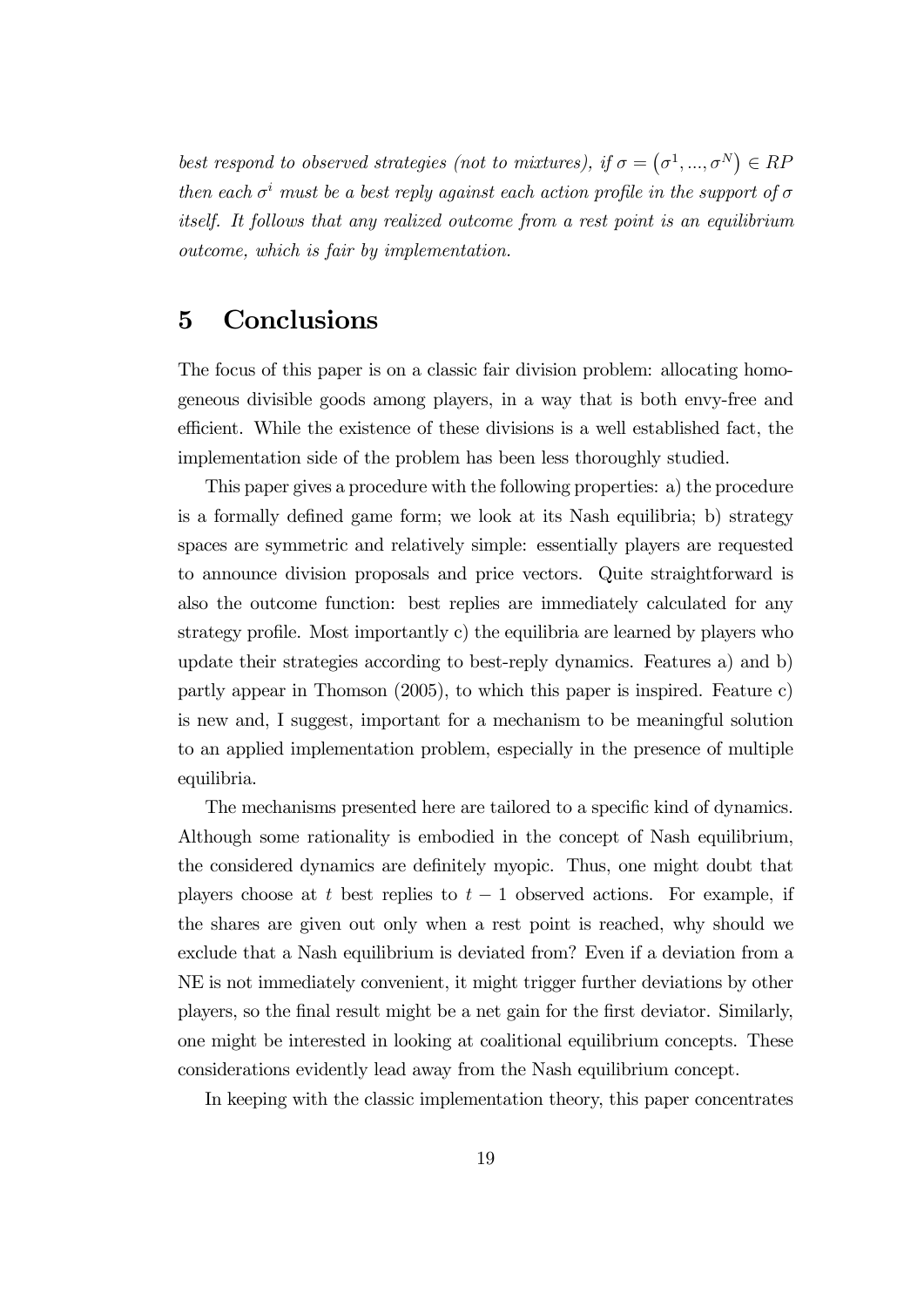on Nash equilibria, and in particular on pure-strategy equilibria. However, mixed strategy equilibria as well are taken care of. In particular, mixed strategies with (random) non-fair outcomes cannot be rest point; this result descends directly from the assumptions on dynamics. If we do not accept such specification of dynamics, mixed strategy could become relevant again either when i) players observe mixed strategies -which would not be very realistic either, or when ii) players form complex beliefs about their opponents' strategies. In the latter case, we should again abandon Nash implementation, and look at appropriately defined sequential equilibria.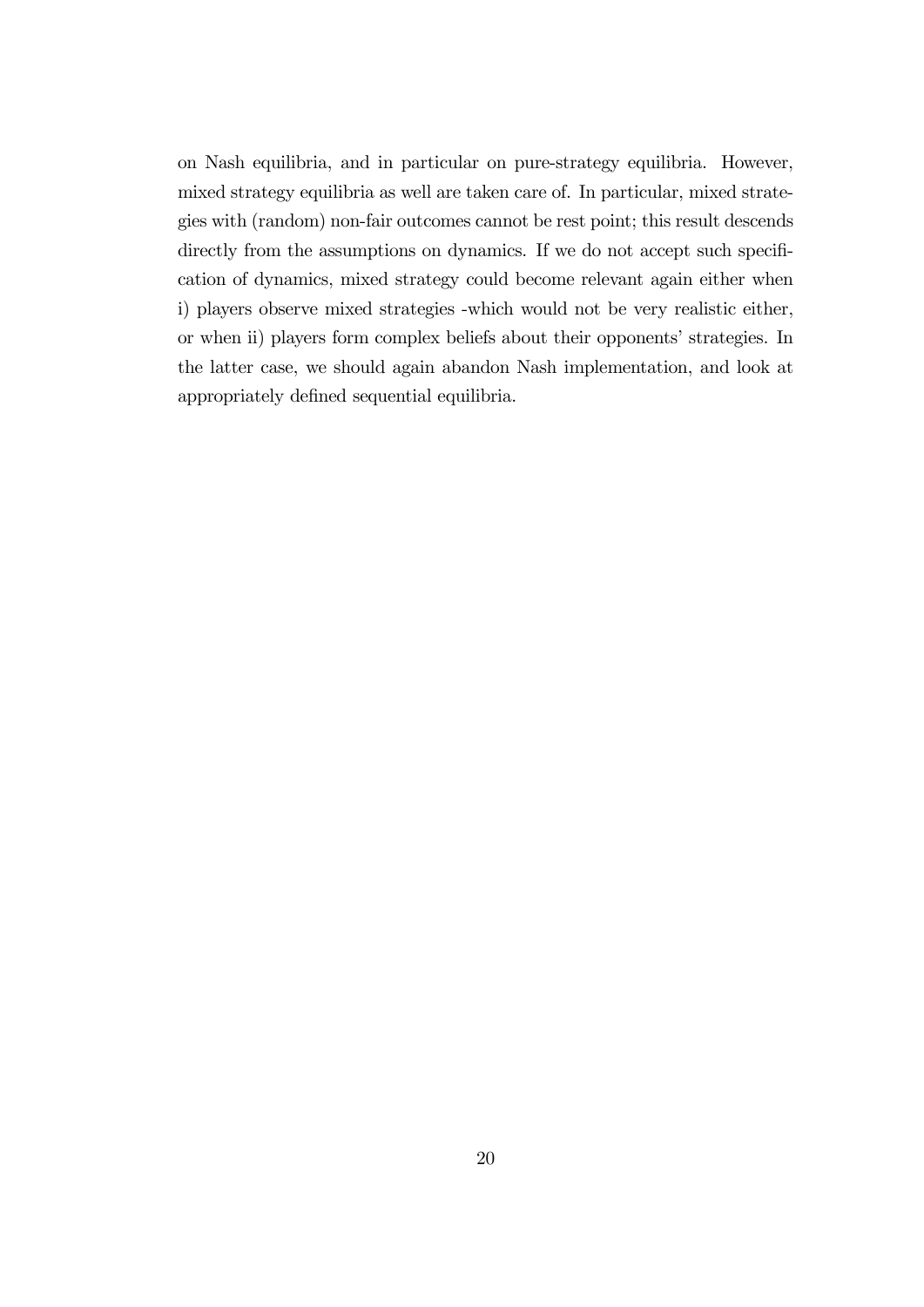## References

- [1] Brams S.J., Taylor A.D. (1995), "An Envy-Free Cake Division Protocol", American Mathematical Monthly, 102 (1), 1995.
- [2] Brams S.J., Taylor A.D. (1996), "Fair Division: From Cake-Cutting to Dispute Resolution", CUP 1996.
- [3] Cabrales A. (1999), "Adaptive Dynamics and the Implementation Problem with Complete Information", Journal of Economic Theory, 86, 1999.
- [4] Cabrales A., Ponti G. (2000), "Implementation, Elimination of Weakly Dominated Strategies and Evolutionary Dynamics", Review of Economic Dynamics, 3, 2000.
- [5] Dutta B; Sen A., Vohra R. (1995), "Nash Implementation through Elementary Mechanisms in Economic Environments", Economic Design, 1(2) 1995.
- [6] Kim Y. G., Sobel J., (1995), "An Evolutionary Approach to Pre-play Communication", Econometrica, 63(5) 1995.
- [7] Maskin E. (1977), Nash Equilibrium and Welfare Optimality, MIT mimeo.
- [8] Maskin E., Sjostrom T. (2002), "Implementation Theory", Handbook of Social Sciences and Welfare, vol.1, North Holland.
- [9] Postlewaite A., Wettstein D. (1989), "Feasible and Continuous Implementation", The Review of Economic Studies, 56 (4), 1989.
- [10] Saijo T., Tatamitami Y. and Yamato Y. (1996), "Toward Natural Implementation", International Economic Review, 37 (4), 1996.
- [11] Saijo T., Tatamitami Y. (1999), "Characterizing Natural Implementability: The Fair and Walrasian Correspondences", Games and Economic Behavior 28, 1999.
- [12] Sandholm W.H. (2002), "Evolutionary Implementation and Congestion Pricing", Review of Economic Studies, 69, 2002.